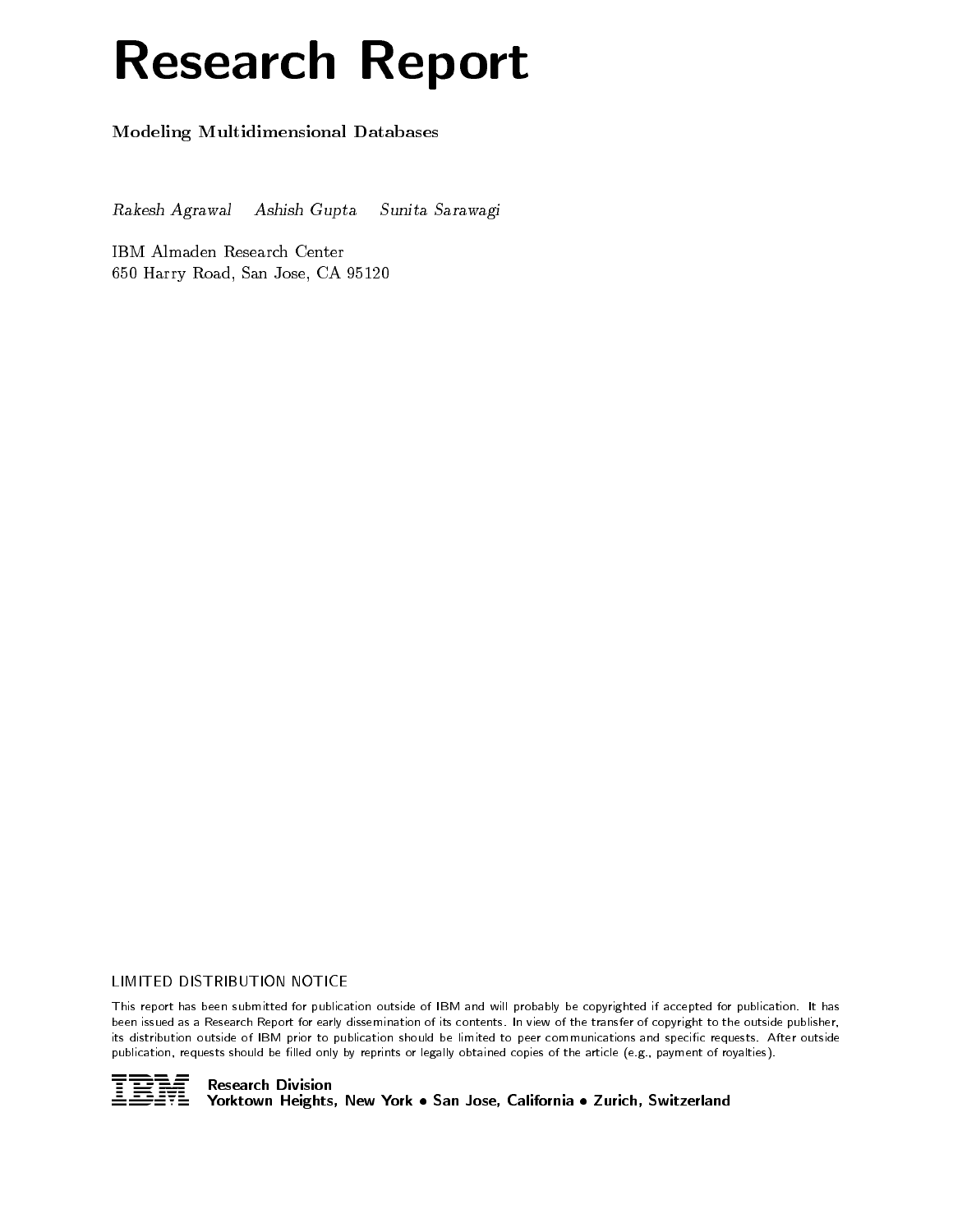# Modeling Multidimensional Databases

Rakesh Agrawal Ashish Gupta\* Sunita Sarawagi<sup>†</sup>

IBM Almaden Research Center 650 Harry Road, San Jose, CA 95120

ABSTRACT: Multidimensional databases have recently gained widespread acceptance in the commercial world for supporting on-line analytical processing (OLAP) applications. We propose a hypercube-based data model and a few algebraic operations that provide semantic foundation to multidimensional databases and extend their current functionality. The distinguishing feature of the proposed model is the symmetric treatment not only of all dimensions but also measures. The model also is very flexible in that it provides support for multiple hierarchies along each dimension and support for adhoc aggregates. The proposed operators are composable, reorderable, and closed in application. These operators are also minimal in the sense that none can be expressed in terms of others nor can any one be dropped without sacricing functionality. They make possible the declarative specification and optimization of multidimensional database queries that are currently specied operationally. The operators have been designed to be translated to SQL and can be implemented either on top of a relational database system or within a special purpose multidimensional database engine. In effect, they provide an algebraic application programming interface (API) that allows the separation of the frontend from the backend. Finally, the proposed model provides a framework in which to study multidimensional databases and opens several new research problems.

Current Address: Oracle Corporation, Redwood City, California. Current Address: University of California, Berkeley, California.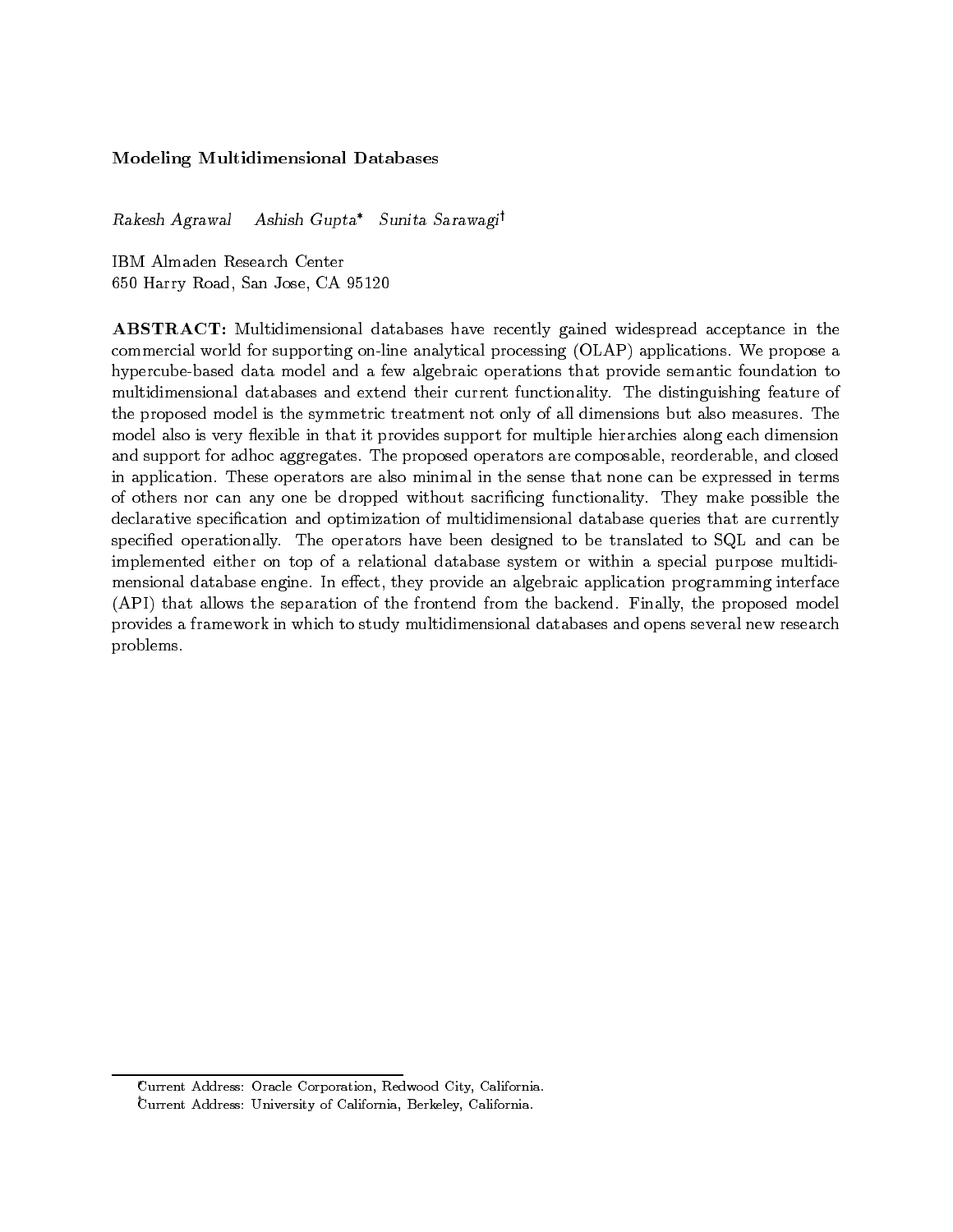## 1. Introduction

Multidimensional database systems have gathered tremendous market momentum as the platform for building new decision-support applications. Codd coined the phrase On-Line Analytical Processing (OLAP) in 1993 in [CCS93] to characterize the requirements for summarizing, consolidating, viewing, applying formulae to, and synthesizing data according to multiple dimensions. OLAP software enables analysts, managers, and executives to gain insight into the performance of an enterprise through fast access to a wide variety of views of data organized to reflect the multidimensional nature of the enterprise data [Col95]. It has been said that current relational database systems have been designed and tuned for On-Line Transaction Processing applications (OLTP) and are inadequate for OLAP applications [Cod93] [Fin95] [KS94] [Sta93]. In response, several multidimensional database products have appeared on the market. Examples include Arbor Software's Essbase, Comshare's Commander, Dimensional Insight's CrossTarget, Holistic Systems' Holos, Information Advantage's Axsys, Kenan Technologies' Accummate ES, MicroStrategy's DSS/Server, Oracle (IRI)'s Express, Pilot Software's LightShip Server, Planning Sciences' Gentium, Redbrick Systems' Redbrick Warehouse, Sniper's TM/1, and Stanford Technology Group's MetaCube [Rad95].

The database research community, however, has so far not played a ma jor role in this market phenomenon. Gray et al. [GBLP95] recently proposed an extension to SQL with a Data Cube operator that generalizes the groupby construct to support some of the multidimensional analysis. Techniques for efficiently computing the data cube operator have attracted considerable research interest [HRU96] [JS96] [SR96] [SAG96]. The research in multidimensional indexing structures (see, for example, [Gut94] for an overview) is relevant as well. Lastly, research in statistical databases (see, for example, [Sho82] for an overview) also addressed some of the same concerns in the early eighties.

This paper presents a framework for research in multidimensional databases. We first review multidimensional database concepts and terminologies in vogue in current multidimensional database products in Section 2. We also point out some of the deficiencies in the current products. We then propose in Section 3 a data model to provide semantic backing to the techniques used by current multidimensional database products. The salient features of our model are:

- $\bullet$  Our data model is a hypercube with a set of basic operations designed to unify the divergent  $\phantom{a}$ styles in use today and to extend the current functionality.
- $\bullet$  The proposed model provides symmetric treatment to not only all dimensions but also to  $\hspace{0.1mm}$ measures. The model also is very flexible in providing support for multiple hierarchies along each dimension and support for adhoc aggregates.
- $\bullet$  -Each of our operators are defined on the cube and produce as output a new cube. Thus the operators are closed and can be freely reordered. This free composition allows a user to form larger queries, thereby replacing the relatively inefficient one-operation-at-a-time approach of many existing products. The algebraic nature of the cube also provides an opportunity for optimizing multidimensional queries.
- $\bullet$  The proposed operators are minimal. None can be expressed in terms of others nor can any one be dropped without sacricing functionality.
- $\bullet$  Our modeling framework provides the logical separation of the frontend GUI used by a business analyst from the backend storage system used by the corporation. The operators thus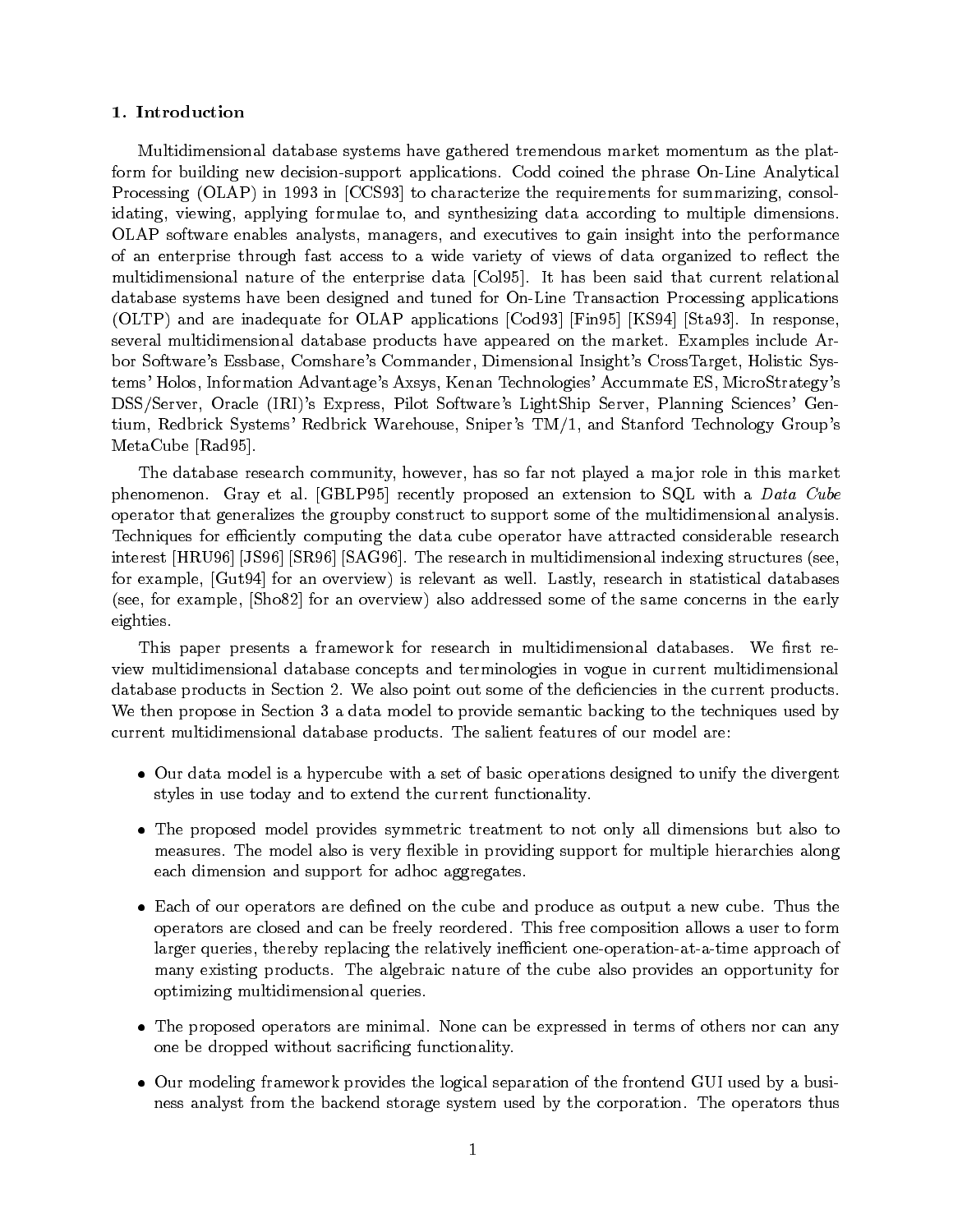provide an algebraic application programming interface (API) that allows the interchange of frontends and backends.

We discuss in Section 4 some of our design choices and show how the current popular multidimensional database operations can be expressed in terms of the proposed operators. These operators have been designed to be translated into SQL, albeit with some minor extensions to SQL. We give these translations in the Appendix. Thus, our data model can be implemented on either a general-purpose relational system or a specialized engine. We conclude with a summary in

## 2. Current State of the Art

We begin with a brief overview of the current state of art in multidimensional databases. Readers familiar with the OLAP literature and current products may skip this review.

Example 2.1. Consider a database that contains point of sale data about the sales price of products, the date of sale, and the supplier who made the sale. The sales value is functionally determined by the other three attributes. Intuitively, each of the other three attributes can "vary" and accordingly determine the sales value. Figure 1 illustrates this "hypercube" view of the world.



Figure 1: Example data cube

 $\Box$ 

## 2.1. Terminology

Determining attributes like *product*, *date*, *supplier* are referred to as *dimensions* while the determined attributes like *sales* are referred to as  $measures$  . There is no formal way of deciding which attributes should be made dimensions and which attributes should be made measures. It is left as a database design decision.

 $^{\rm 1}$ Dimensions are called categorical attributes and measures are called numerical or summary attributes in the statistical database literature [Sho82].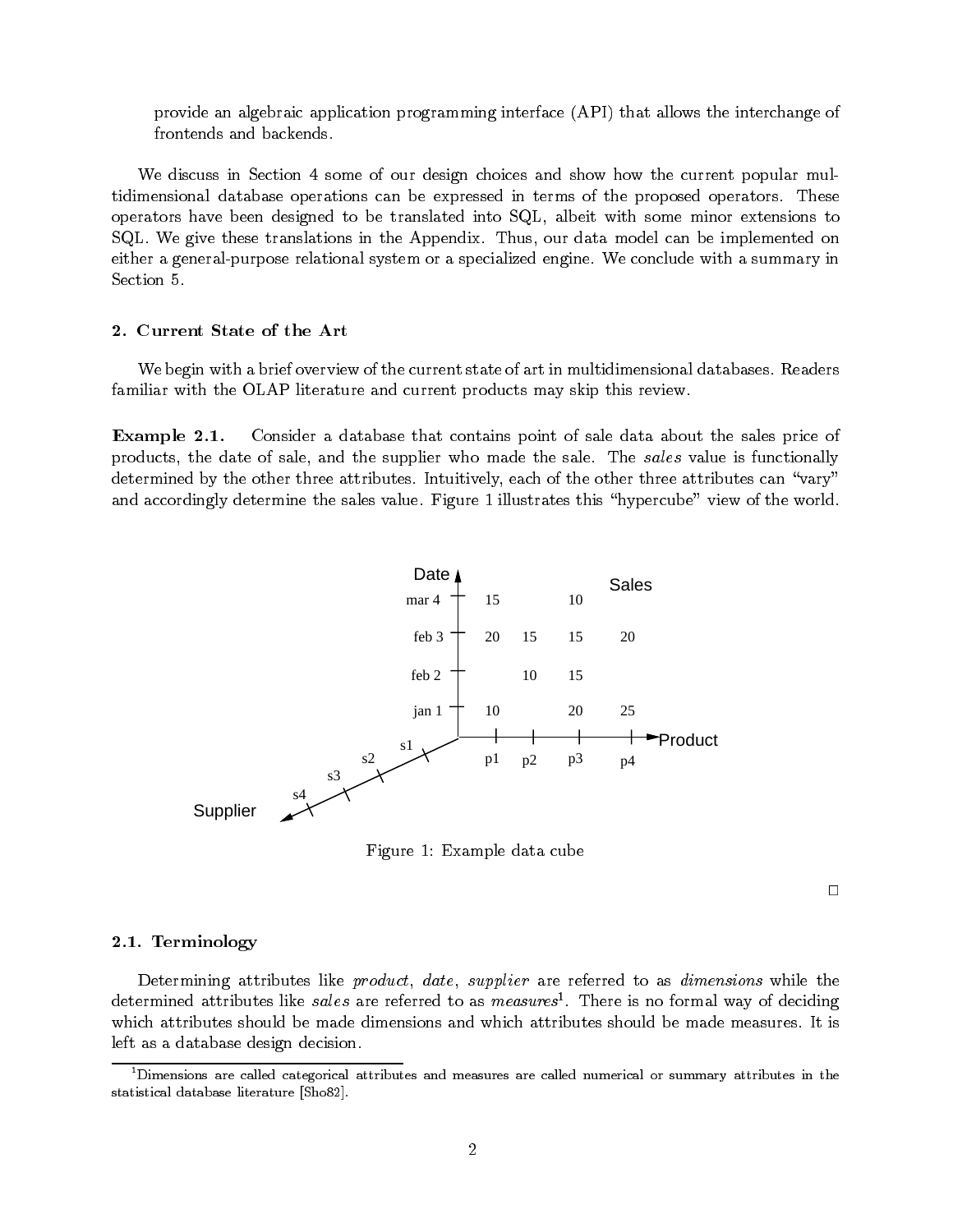Dimensions usually have associated with them *hierarchies* that specify aggregation levels and hence granularity of viewing data. Thus,  $day \rightarrow month \rightarrow quarter \rightarrow year$  is a hierarchy on date that specifies various aggregation levels. Similarly, product name  $\rightarrow$  type  $\rightarrow$  category is a hierarchy on the *product* dimension. For instance, "ivory" and "irish spring" both are of type "soap." Furthermore, "soap" and "shampoo" both are in category "personal hygiene" products.

An analyst might want to see only a subset of the data and thus might view some attributes and within each selected attribute might restrict the values of interest. In multidimensional database parlance, the operations are called pivoting (rotate the cube to show a particular face) and slicingdicing (select some subset of the cube). The multidimensional view allows hierarchies associated with each dimension also to be viewed in a logical manner. Aggregating the product dimension from product name to product type is expressed as a *roll-up* operation in a multidimensional database. The converse of roll-up is *drill-down* that displays detail information for each aggregated point. Thus, drilling-down the product dimension from product category to product type gets the sales for each product type corresponding to each product category. Further drill down will get sales for individual products. Drill-down is essential because often users want to see only aggregated data first and selectively see more detailed data.

**Example 2.2.** We give below some queries to give a flavor of multidimensional queries. These queries use the database from Example 2.1 and other necessary hierarchies on product and time

- $\bullet$  Give the total sales for each product in each quarter of 1995. (Note that quarter is a function  $\bullet$ of date).
- $\bullet$  -ror supplier "Ace" and for each product, give the fractional increase in the sales in January 1995 relative to the sales in January 1994.
- $\bullet$  -ror each product give its market share in its category today minus its market share in its  $\bullet$ category in October 1994.
- $\bullet$  Select top 5 suppliers for each product category for last year, based on total sales.
- $\bullet$  -ror each product category, select total sales this month of the product that had highest sales in that category last month.
- $\bullet$  Select suppliers that currently sell the highest selling product of last month.
- $\bullet$  Select suppliers for which the total sale of every product increased in each of last 5 years.
- $\bullet$  Select suppliers for which the total sale of every product category increased in each of last 5  $$ years.

 $\Box$ 

## 2.2. Implementation Architectures

There are two main approaches currently used to build multidimensional databases. One approach maintains the data as a k-dimensional cube based on a non-relational specialized storage structure for storing k-dimensional data. The database designer specifies all the aggregations they consider useful. While building the storage structure these aggregations associated with all possible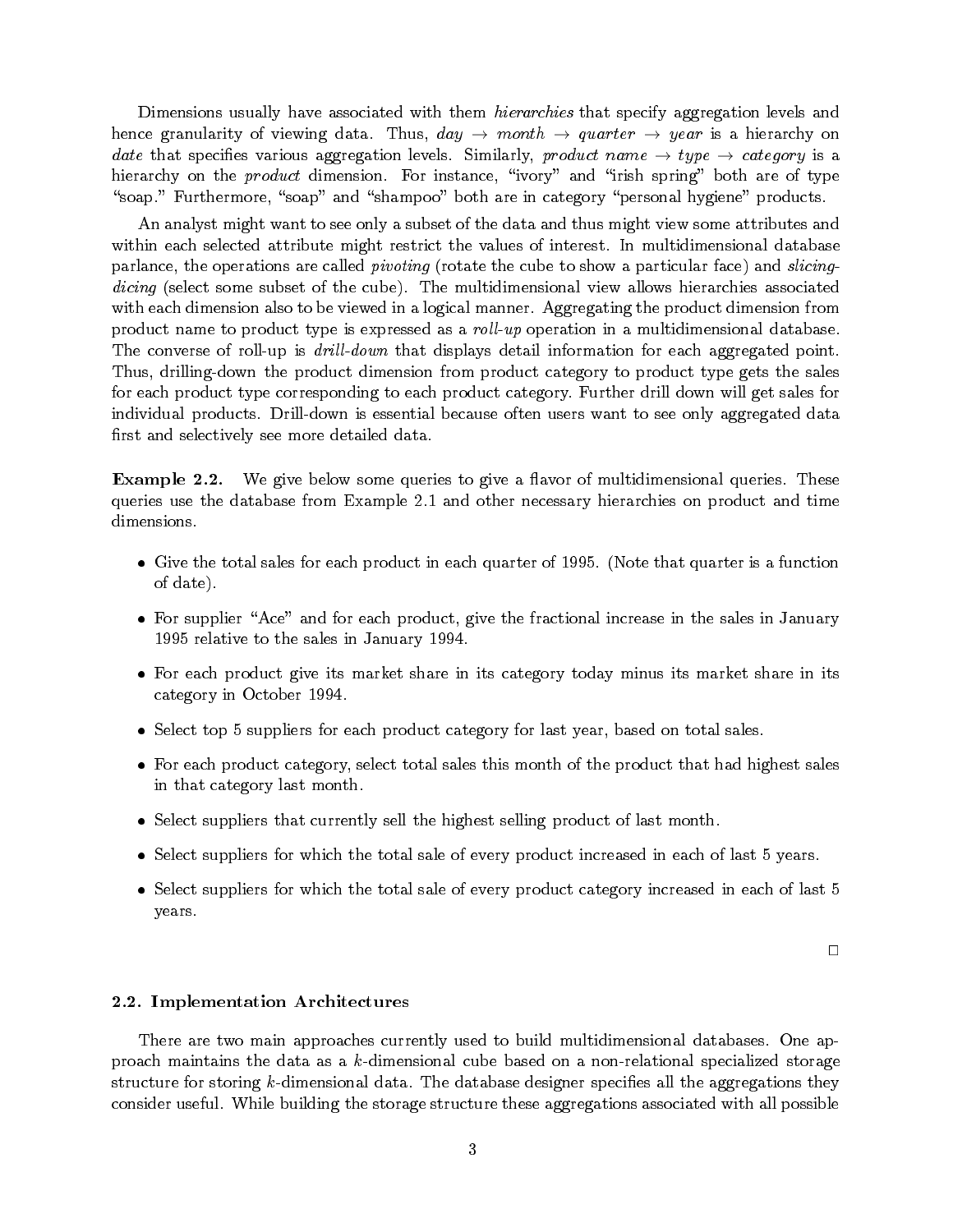roll-ups are precomputed and stored. Thus, roll-ups and drill-downs are answered in interactive time. Many products have adopted this approach  $-$  for instance, Arbor Essbase [Arb] and IRI Express [IRI].

Another approach uses a relational backend wherein operations on the data cube are translated to relational queries (posed in a possibly enhanced dialect of SQL). Indexes built on materialized views are heavily used in such systems. This approach also manifests itself in many products  $-$  for instance, Redbrick [Eri95] and Microstrategy [Mic].

## 2.3. Additional Desired Functionality

We believe that multidimensional database systems must provide the following additional functionality, which is either missing or poorly supported in current products:

- $\bullet$  Symmetric treatment not only of all dimensions but also of measures. That is, selections and aggregations should be allowed on all dimensions and measures. For example, consider a query that finds the total sales for each product for ranges of sales price like 0-999, 1000-9999 and so on. Here the sales price of a product, besides being treated as a measure, is also the grouping attribute. Such queries that require categorizing on a "measure" are quite frequent. Non-uniform treatment of dimensions and measures makes such queries very hard in current products. Codd also emphasized the need for symmetric treatment of dimensions and measures in his 12 rules of OLAP [CCS93].
- $\bullet$  Support for multiple hierarchies along each dimension. For instance, Example 2.1  $\hspace{0.1mm}$ illustrates the type-category hierarchy on products (of interest to a consumer analyst). An alternative hierarchy is one based on which company manufactures the product and who owns that company, namely, product  $\rightarrow$  manufacturer  $\rightarrow$  parent company (of interest to a stock market analyst). Roll-ups/drill-downs can be on either of the hierarchies.
- $\bullet$  Support for computing ad-hoc aggregates. That is, aggregates other than those originally prespecied should be computable. For instance, for each product both the total sales and the average sales are interesting numbers.
- $\bullet\,$  Support for a query model in place of one-operation-at-a-time computation model.  $\,$ Currently, a user operates on a cube once and obtains the resulting cube. Then the user makes the next operation. However, not all the intermediate cubes are of interest to the user. A set of basic operators that have well defined semantics enable this computation to be replaced by a query model. Thus, having tools to compose operators allows complex multidimensional queries to be built and executed faster than having the user specify each step. This approach is also more declarative and less operational.

## 2.4. Related Research Work

Data models developed in the context of temporal, spatial and statistical databases also incorporate dimensionality and hence have similarities with our work.

In temporal databases  $[{\rm TCG+93}]$ , rows and columns of a relational table are viewed as two  $$ dimensions and \time" adds a third dimension forming what is called the \time cube". This cube is different from a cube in our model where dimensions correspond to arbitrary attributes and all dimensions are treated uniformly without attaching any fixed connotation with any one of them.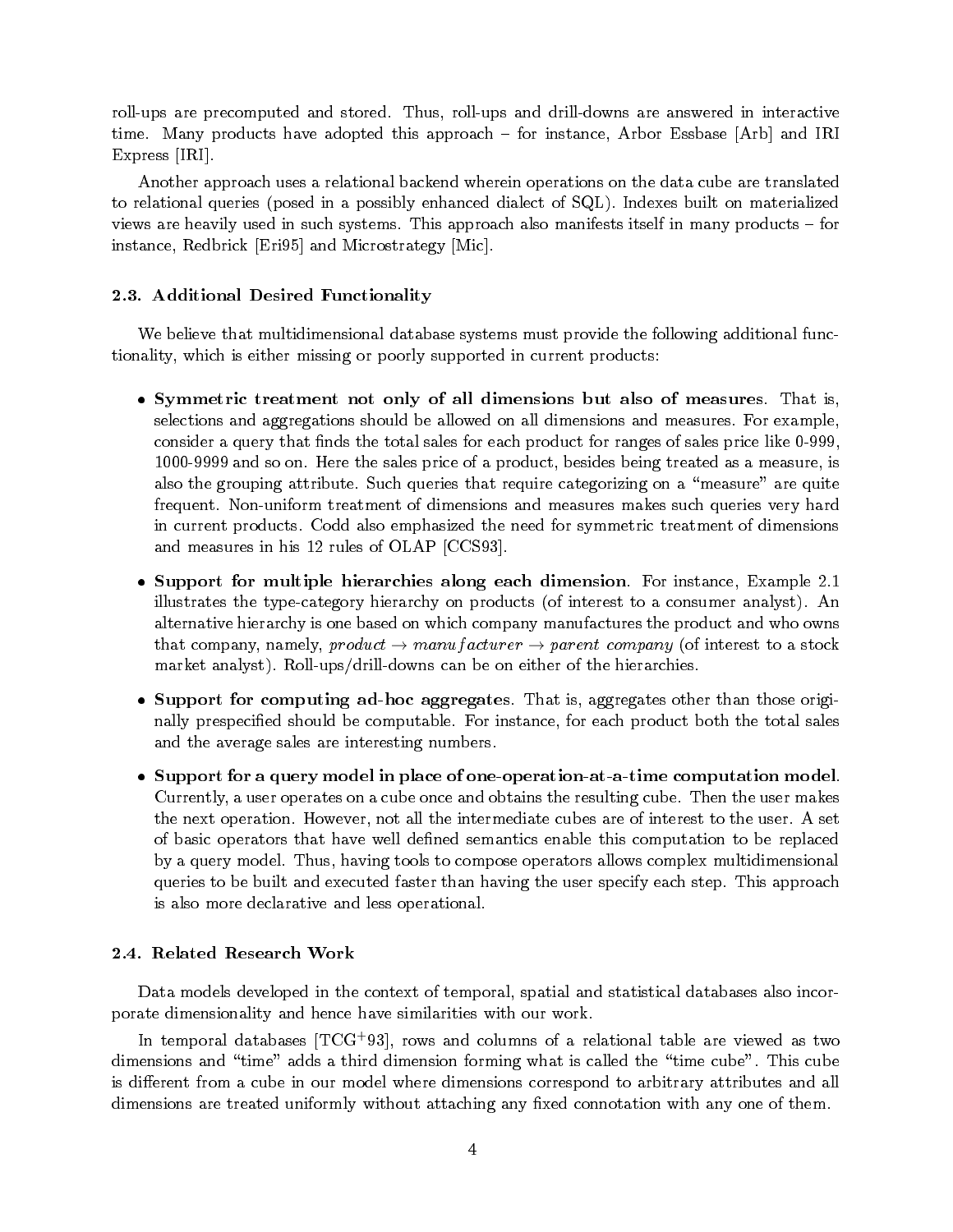The modeling efforts in spatial databases [Gut94] mostly concentrate on representing arbitrary geometric objects (points, lines, polygons, regions  $etc.$ ) in multidimensional space. By viewing OLAP data as points in the multidimensional space of attributes, we could draw analogies between the two models. But the operations central to spatial databases ("overlap", "containment", etc.) are very different from the common OLAP operations that we are trying to capture ("roll-up", "drilldown", "joins" etc.). However, the multi-dimensional indexing structures developed for spatial databases (see [Gut94]) are likely to figure prominently in developing efficient implementations of OLAP databases.

Statistical databases also address some of the same concerns as OLAP databases. However, models in the statistical database literature [Mic92] [CL94] have been primarily concerned with extending existing data models (mostly relational) for representing summaries and supporting operations for statistical processing. In contrast, our objective has been to develop a model and a basic set of operations that closely abstracts the analysts view of enterprise data. In statistical databases, category (dimensions) and summaries (measures) are treated quite differently, whereas we have strived to treat dimensions and measures uniformly. However, OLAP databases will benefit from implementation techniques developed in statistical databases, particularly related to aggregation views (see [Sho82] [STL89]).

#### 3. Data Model

We now outline our proposed multidimensional data model and operations that capture the functionality currently provided by multidimensional database products and the additional desired functionality listed above. Our design was driven by the following key considerations:

- $\bullet$  -freat dimensions and measures symmetrically.
- $\bullet$  Strive for flexibility (multiple hierarchies, adhoc aggregates).
- $\bullet\,$  Keep the number of operators small.  $\,$
- $\bullet$  Stay as close to relational algebra as possible. Make operators translatable to SQL.

In our logical model, data is organized in one or more hypercubes. A cube has the following components:

- $\bullet$   $\kappa$  dimensions, and for each dimension a name  $D_i$ , a domain  $\mathit{dom}_i$  from which values are taken.
- $\bullet$  Elements defined as a mapping  $E(C)$  from  $\mathit{dom}_1 \times \ldots \times \mathit{dom}_k$  to either an  $n\text{-tuple}, \, 0, \, \text{or} \, 1.$ Thus,  $E(C)(d_1, \ldots, d_k)$  refers to the element at "position"  $d_1, \ldots, d_k$  of cube C. Note, the  $d_i$ s refer to values not positions per se.
- $\bullet$  Part of the metadata is an  $n\hbox{-tuple}$  of names where each of the names describes one of the members of a *n*-tuple element of the cube. Note, if the cube has no *n*-tuple elements, then this description is an empty tuple.

The elements of a cube can be either 0, 1, or an  $n\text{-tuple} < X_1,\ldots,X_n>$  If the element corresponding to  $E(C)(d_1, \ldots, d_k)$  is 0 then that combination of dimension values does not exist in the database. A 1 indicates the existence of that particular combination. Finally, an n-tuple indicates that additional information is available for that combination of dimension values. If any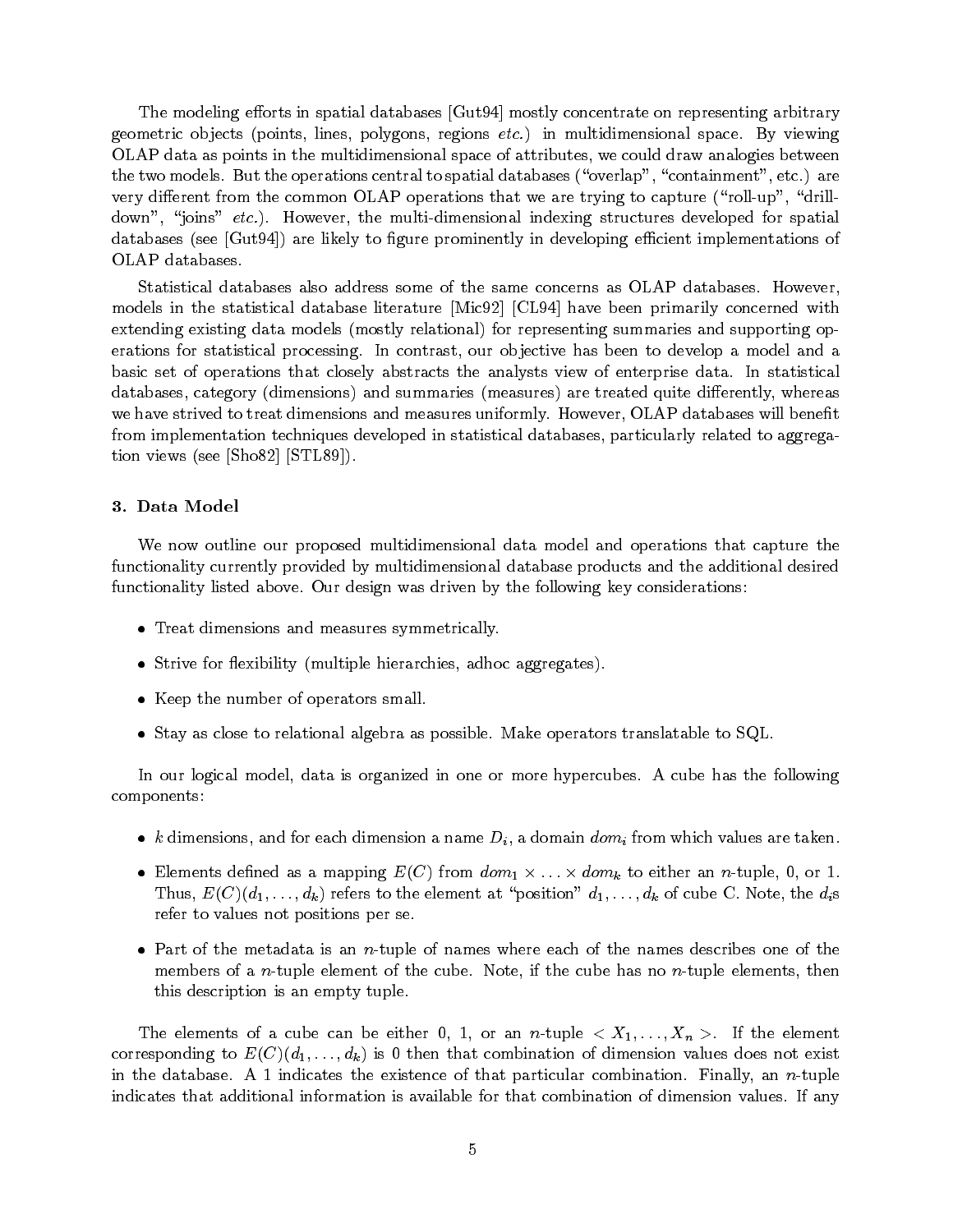of the elements of a cube is a 1 then none of the elements can be a  $n$ -tuple and vice-versa. We represent only those values along a dimension of a cube for which at least one of the elements of the cube is not 0. If all the elements of a cube are 0 then the cube is *empty*. Additionally, if domain domini of dimension Di has no values the cube is considered to be experienced to be empty.

In our model, no distinction is made between measures and dimensions. Thus, in Example 2.1, sales is just another dimension (unlike existing multidimensional database systems that will treat sales as a "measure" or "element"). Note that this is a logical model and does not force any storage mechanism. Thus, a cube in our data model may have more logical dimensions than the number of dimensions used to physically store the cube in a multidimensional storage system.

#### 3.1. Operators

We now discuss our multidimensional operators. We illustrate the operators using a 2-D subset of the cube introduced in Example 2.1. We omit the supplier dimension and display in Figure 2 only the product, date, and sales dimensions. Note, sales is not a measure but another dimension, albeit only logical, in the model.



Figure 2: Logical cube wherein sales is a dimension (omitting the  $1/0's$ )

To operate on the logical cube, the sales dimension may have to be folded into the cube such that sales values seem determined by the product and date dimensions. We describe later how this is achieved. For now, we will use the cube with sales values as the sole member of the elements of the cube. Thus, the value  $\langle 15 \rangle$  for "date = mar 4" and "product = p1" in Figure 3 indicates that in the logical cube of Figure 2 the element corresponding to "date = mar 4", "product = p1", and "sales  $= 15$ " is "1". We show the metadata description of the elements as an annotation in the cube. Thus,  $\langle$  sales  $\rangle$  in Figure 3 indicates that each element in the cube is a sales value.

**Notation.** We define the operators using a cube C with k dimensions. We refer to the dimensions as  $D_1, \ldots, D_k$ . We use  $D_i$  to refer also to the domain of dimension  $D_i$  if the context makes the usage clear; otherwise we refer to the dimension of dimensional Di  $\ell$  as domi(C). We use lower case  $\ell$ letters like  $a, b, c$  to refer to constants.

Dimension values in our data model functionally determine elements of the cube. As a result of an application of an operation, more than one element value may be mapped to the same element  $(i.e.$  the same combination of values of dimension attributes) of the answer cube. These element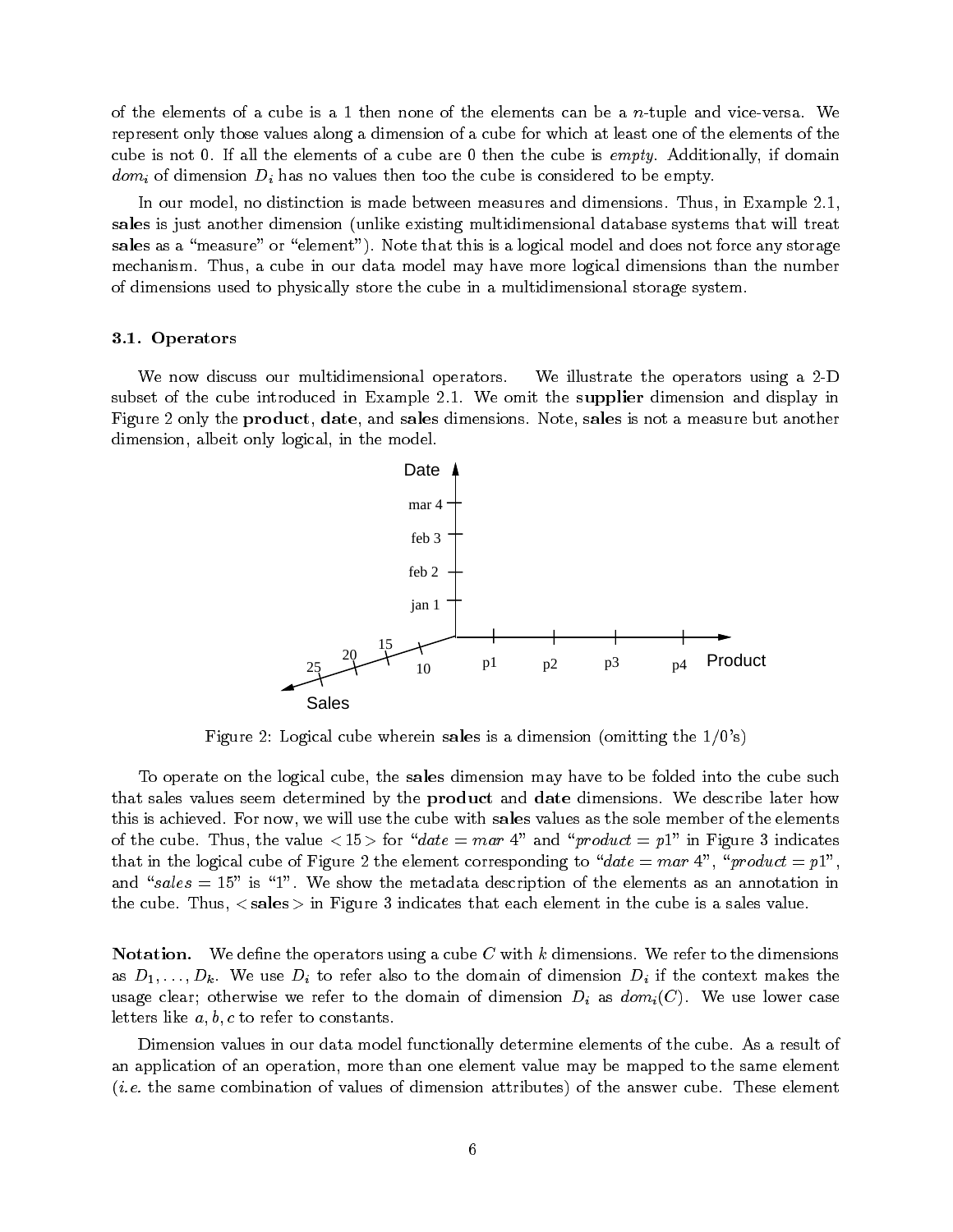values are combined into one value to maintain functional dependency by specifying what we call an element combining function, denoted as  $f_{elem}$ .

We also sometime merge values along a dimension. We call functions used for this purpose dimension merging functions, denoted as follows, denoted as follows, denoted as  $d$ 

Push. The push operation (see Figure 3) is used to convert dimensions into elements that can then be manipulated using function  $f_{elem}$ . This operator is needed to allow dimensions and measures to be treated uniformly.



Figure 3: The push operation on dimension product

- Input:  $C, D_i$ .
- $\bullet$  -Output:  $C$  with each non-0 element extended by an additional member, the value of dimension  $\mathbf{I}$  and the not a n-tuple but a n-tuple but a n-tuple but a n-tuple but a  $\mathbf{I}$ that contains the corresponding value of the dimension.
- $\bullet$  -Mathematically: push( $C,D_i)=C_{ans}$  .  $E(C_{ans})(d_1,\ldots,d_k) = g \oplus \langle d_i \rangle$  where  $g = E(C)(d_1,\ldots,d_k)$ . The operator  $\oplus$  is defined to be different particles in a if  $g$  is the two tuples in all other cases in all other cases in a set  $\alpha$

Pull. This operation is the converse of the push operator. Pull creates a new dimension for a specied member of each element. The operator is useful to convert an element into a dimension so that the element can be used for merging or joining. This operator too is needed for the symmetric treatment of dimensions and measures.

- $\bullet$  Input:  $C$ , new dimension name  $D$ , integer  $i$ .
- $\bullet$  Output:  $C_{ans}$  with an additional dimension  $D$  that is obtained by pulling out the  $i^{**}$  element  $\hspace{0.1 cm}$ of each element of the matrix.
- $\bullet$  Constraint: all non-0 elements of  $C$  are  $n$ -tuples because each non-0 element need at least  $\hspace{0.1mm}$ one member to enable the creation of a new dimension.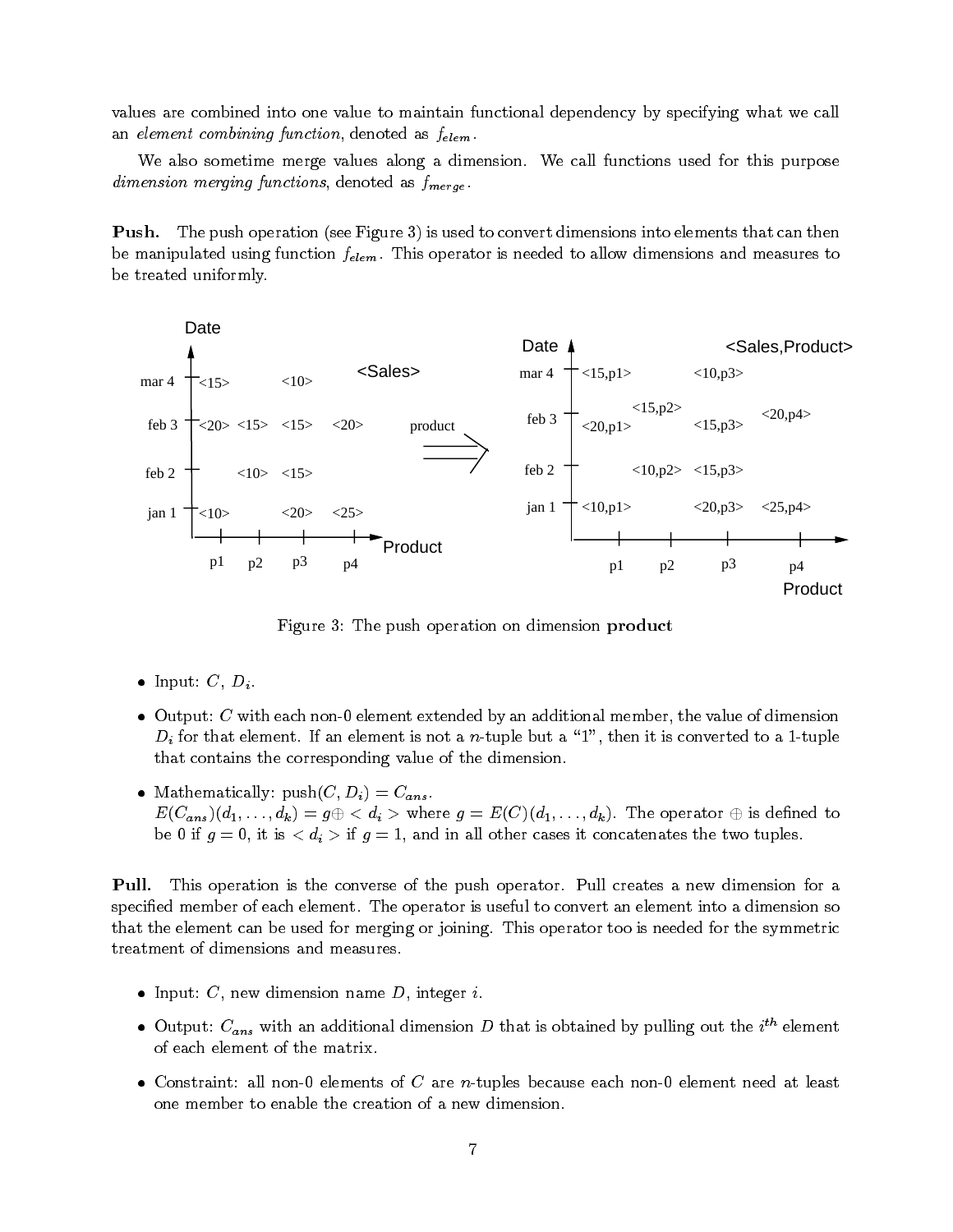

Figure 4: Pull first member of each element as dimension sales

 $\bullet \hspace{0.12cm} \text{Mathematically: pull}(C, D, i) = C_{ans}, \hspace{0.12cm} 1 \leq i \leq n.$ D becomes the  $k + 1^{st}$  dimension of the cube.  $dom_{k+1}(C_{ans}) = \{e | e \text{ is the } i^{th} \text{ member of some element } E(C)(d_1, \ldots, d_k)\}.$  $E(C_{ans})(d_1, \ldots, d_k, e_i) = \langle e_1, \ldots, e_{i-1}, e_{i+1}, \ldots, e_n \rangle \text{ if } E(C)(d_1, \ldots, d_k) = \langle e_1, \ldots, e_i, \ldots, e_n \rangle,$ otherwise  $E(C_{ans})(d_1, \ldots, d_k, e_i) = 0$ . Note, if the resulting element has no members then it is replaced by 1

Destroy Dimension. Often the dimensionality of a cube needs to be reduced. This operator removes a dimension  $D$  that has in its domain a single value. The presence of a single value implies that for the remaining  $k-1$  dimensions, there is a unique  $k-1$  dimensional cube. Thus, if dimension D is eliminated then the resulting  $k-1$  dimensional space is occupied by this unique cube.

- $\bullet$  Input:  $C,$  dimension name  $D_i.$
- $\bullet$  Output:  $C_{ans}$  with dimension  $D_i$  absent.
- $\bullet\,$  Constraint:  $D_i$  has only one value.  $\,$
- $\bullet$  Mathematically: destroy( $C, D_i$ )  $C_{ans}$  has  $\kappa = 1$  dimensions.

A dimension that has multiple values cannot be directly destroyed because then elements would no longer be functionally determined by dimension values. A multi-valued dimension is destroyed by first applying a merge operation (described later) and then applying the above operation.

Restriction. The restrict operator operates on a dimension of a cube and removes the cube values of the dimension that do not satisfy a stated condition. Figure 5 illustrates an application of restriction. Note that this operator realizes slicing/dicing of a cube in multidimensional database terminology.

- $\bullet$  Input: Cube C and predicate  $P$  defined on  $D_i.$
- $\bullet$  Output: New cube  $C_{ans}$  obtained by removing from  $C$  those values of dimension  $D_i$  that do not satisfy the predicate  $P$ . Note,  $P$  is evaluated on a set of values and not on just a single  $\mathcal P$  takes as input the entire domain Di and could output a set of values like the entire the entire the entire the entire the entire the entire the entire the entire the entire the entire the entire the entire the enti  $\tau$  is the first of the satisfactor of dimension Di satisfactor Discussion Districts  $\tau$  and  $\tau$  and  $\tau$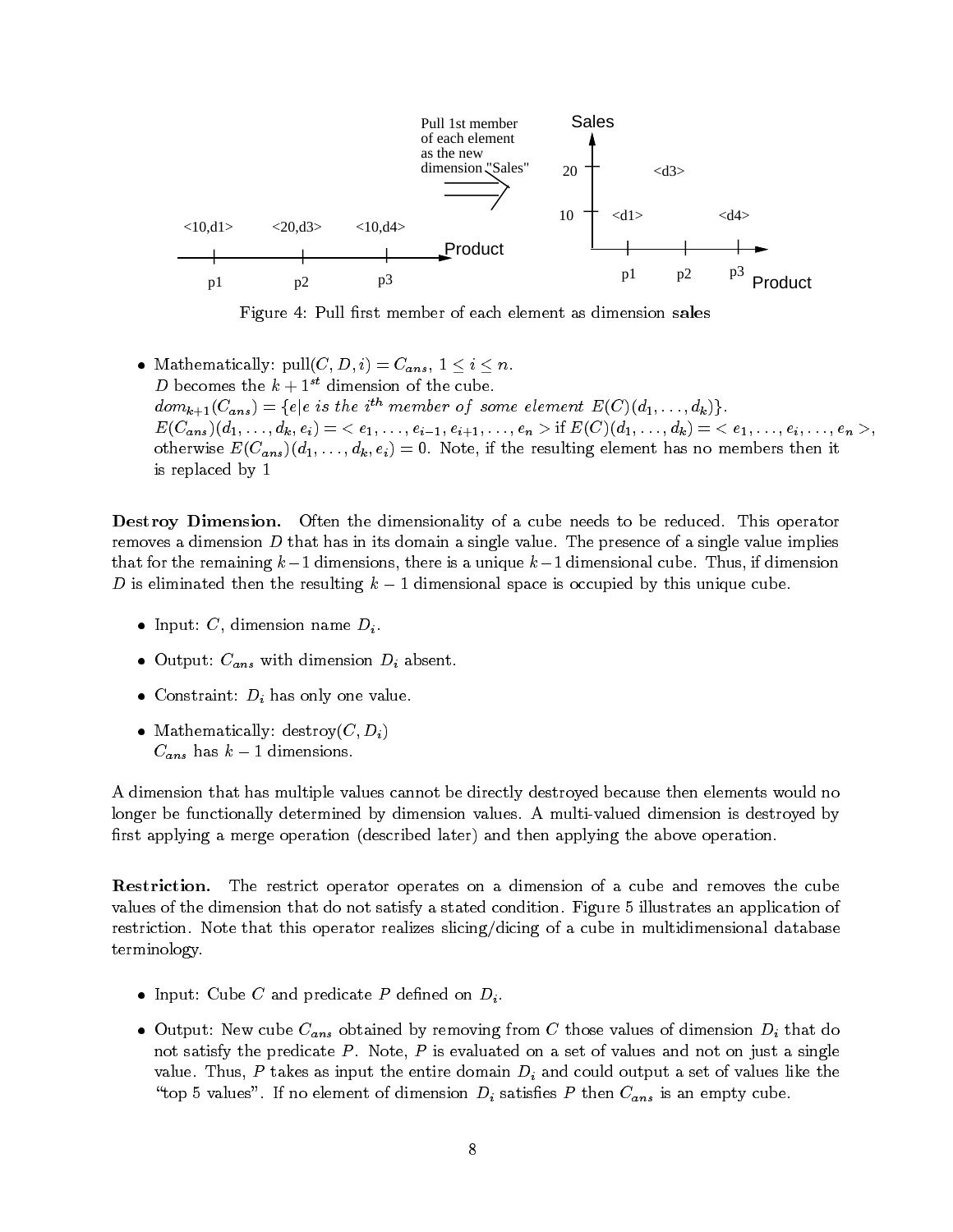

Figure 5: The restriction operation

 $\bullet$  Mathematically: restrict( $C, D_i, P$ )  $=$   $C_{ans}$ .  $dom_j(C_{ans}) = dom_j(C)$  if  $1 \leq j \leq k$  &  $j \neq i$  else  $dom_j(C_{ans}) = P(dom_j(C)).$  $E(C_{ans})(d_1, \ldots, d_k) = E(C)(d_1, \ldots, d_k).$ 

**Join.** The join operation is used to relate information in two cubes. The result of joining a mdimensional cube C with an n-dimensional cube C1 on k dimensions, called *joining dimensions*, is cube  $C_{ans}$  with  $m+n-k$  dimensions. Each joining dimension  $D_i$  of C combines with exactly one dimension  $D_{x_i}$  of C1; the corresponding result dimension will have values that are union of the values on Dividend Damis can options can options can options of dimensions  $\iota$ and  $D_{x_i}$  before they are mapped to the result dimension. The elements of the resulting cube  $C_{ans}$ are obtained by combining via a function felem all elements of C and C and C in the G and C same element of Canso .

Figure 6 illustrates cube C joining with cube C1 on dimension  $D_1$  (no transformation is used). Dimension  $D_1$  of the resulting cube has only two values. The function  $f_{elem}$  divides the element value from cube C by the element value from  $C1$ ; if either element is 0 then the resulting element is also 0. Values of result dimension that have only 0 elements corresponding to them are eliminated from Cans (like  $\sim$  1). This elimination D1). This elimination is a consequence of representing  $\sim$ in the cube only those values along a dimension that have at least one non-0 element.

- $\bullet$  Input:  $C$  with dimensions  $D_1 \ldots D_m$  and  $C1$  with dimensions  $D_{m-k} \ldots D_n$ . Without loss of generality, dimensions  $D_{m-k}$ , ...,  $D_m$  are the join dimensions. 2k mapping functions,  $f_{m-k},\ldots,f_m$  defined over values of dimensions  $D_{m-k},\ldots,D_m$  of  $C$  and  $f_{m-k},\ldots,f_m$  defined over dimensions  $D_{m-k}, \ldots, D_m$  of C1. Mapping  $f_i$  applied to value  $v \in dom_i(C)$  produces values for dimension  $D_i$  in  $C_{ans}$ . Similarly  $f_i'$  applied to  $v' \in \mathit{dom}_i(C1)$  produces values for dimension  $\alpha$  in Cans . Also need that come is a function felem that computers from  $\alpha$  computers from  $\alpha$ and C1 to output elements of  $\mathcal{L}_{1}$  to output elements of  $\mathcal{L}_{2}$
- $\bullet$  -Output:  $C_{ans}$  with  $n$  dimensions,  $D_1 \ldots D_n.$  Multiple elements in  $C$  and  $C1$  could get mapped to the same element in Canada . All elements of C1 that get mapped to the same point  $\alpha$  and  $\alpha$ in Cans are computed by function felement of produce the output element of Cans . If for some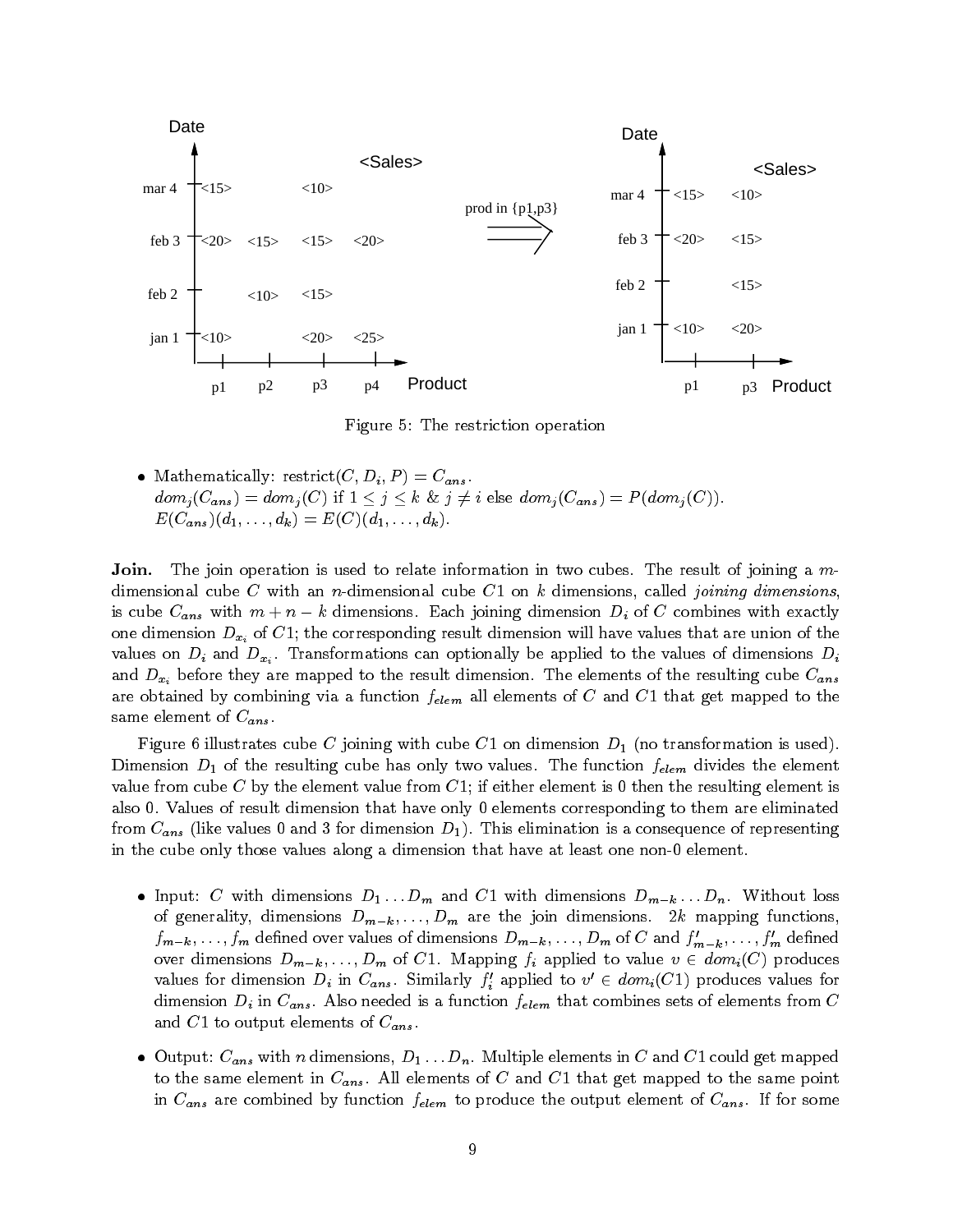

Figure 6: Joining two cubes

value v of dimension  $D_i$ , the elements  $E(C_{ans})(x_1,\ldots,v,x_{i+1},\ldots,x_n)$  is 0 for all values of the other dimensions  $\alpha$  is not included in dimensions. The dimension  $\alpha$  is  $\alpha$   $\alpha$ 

• Mathematically:  $\text{join}(C, C1, \lfloor Jm-k, \ldots, Jm, J_{m-k}, \ldots, J_m \rfloor, \text{Jelem}) = C_{ans}.$  $dom_i(C_{ans}) = dom_i(C)$  if  $1 \leq i \leq m - k - 1$ .  $dom_i(C_{ans}) = dom_i(C1)$  if  $m \leq i \leq n$ .  $dom_i(C_{ans}) = \{d^a | d^a \in f_i(d), d \in dom_i(C) \text{ OR } d^a \in f'_i(d'), d' \in dom_i(C1)\}.$  $E(C_{ans})(d_1, \ldots, d_{m-k}^a, \ldots, d_m^a, \ldots, d_n) = f_{elem}(\{t1\}, \{t2\})$  such that  $t1 = E(C)(d_1, \ldots, d_{m-k}, \ldots, d_m), t2 = E(C1)(d'_{m-k}, \ldots, d'_m, d_{m+1}, \ldots, d_n),$  and  $d_i^a \in f_i(d_i) \text{ OR } d_i^a \in f'_i(d'_i) \text{ for } m - k \leq i \leq m.$  $\cdot$  $\cdot$  $\cdot$ 

The join operator has two notable special cases: cartesian product and associate. In the case of cartesian product, the two cubes have no common joining dimension.

Associate is especially useful in OLAP applications for computations like "express each month's sale as a percentage of the quarterly sale." Associate is asymmetric and requires that each dimension of  $C1$  be joined with some dimension of  $C$ . Figure 7 illustrates associating cube  $C1$  with  $C$  where month dimension of  $C1$  and date dimension of  $C$  are joined by mapping them to the date dimension of Cans . Similarly, category and product are joined by mapping them to product of Cans . For dimension month, each month is mapped to all the dates in that month. For dimension category, value cat1 is mapped to products p1 and p2, and cat2 is mapped to p3 and p4. For dimensions date and product the identity map is used. Function feature from cube  $\mathcal{A}$  by cube C by cube C by cube C by cube C by cube C by cube C by cube C by cube C by cube C by cube C by cube C by cube C by cube C by cube C by cube the element value from  $C1$ ; if either element is 0 then the resulting element is also 0. Note, value mar4 is eliminated from Cans because all its corresponding elements are or or  $\sim$ 

**Merge.** The merge operation is an aggregation operation. We illustrate it in Figure 8. The figure shows how hierarchies in a multidimensional database are implemented using the merge operator.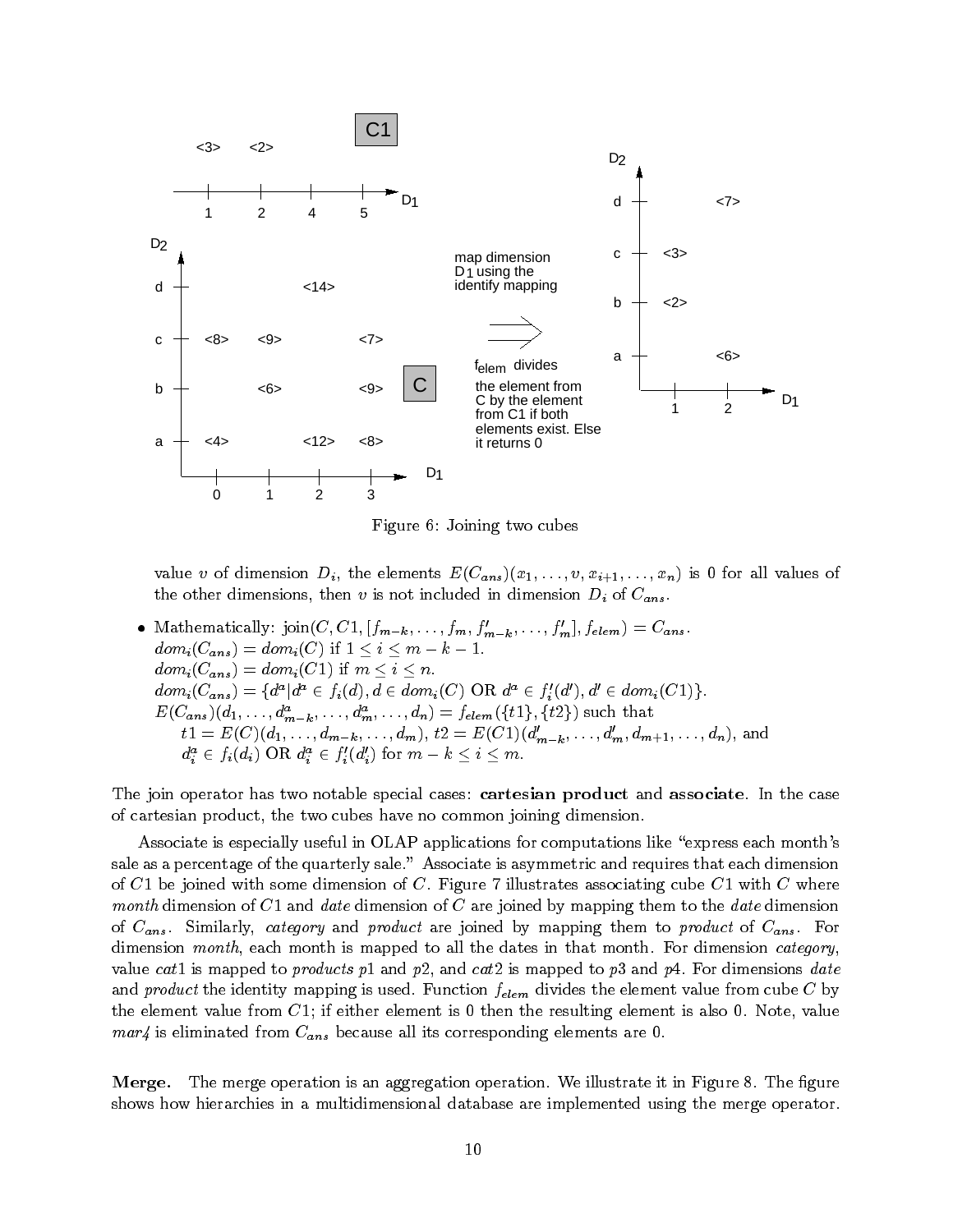

Figure 7: Associating two cubes

Intuitively, a dimension merging function is used to map multiple product names into one or more categories and another function is used to map individual dates into their corresponding month. Thus, multiple elements on each dimension are merged to produce a dimension with a possibly smaller domain. As a result of merging each dimension, multiple elements in the original cube get mapped to the same element in the new cube. An element combining function is used to specify how these multiple elements are aggregated into one. In the example in Figure 8, the aggregation  $f(x) = f(x)$ 

In general, the dimension merging function might be a one-to-many mapping that takes an element in the lower level into *multiple* elements in the higher level of hierarchies. For instance, a  $1 \to n$  mapping can be used to merge a product belonging to n categories to handle multiple hierarchies.

- $\bullet$  Input:  $C,$  function  $f_{elem}$  for merging elements and  $m$  (dimension, function) pairs. Without loss of generality, assume that the m pairs are  $[0, 1]$  fmerge1);  $\ldots$  i.  $[0, m]$  were defined
- $\bullet$  Output: Cube  $C_{ans}$  of same dimensionality as  $C.$  Dimension  $D_i$  is merged as per function fmerge i. and corresponding to the merged element  $\Theta$  and the merged elements is a  $\Theta$   $\Theta$  .  $\Theta$  is a per felement of the felement
- $\bullet$  Mathematically: merge $(C, \{[D_1, f_{merge_1}], \ldots, [D_m, f_{merge_m}]\}, f_{elem}) = \hspace{-0.5mm}C_{ans}$  .  $dom_i(C_{ans}) = \{f_{merge_i}(e) | e \in dom_i(C)\}$  if  $1 \leq i \leq m,$  else  $dom_i(C_{ans}) = dom_i(C).$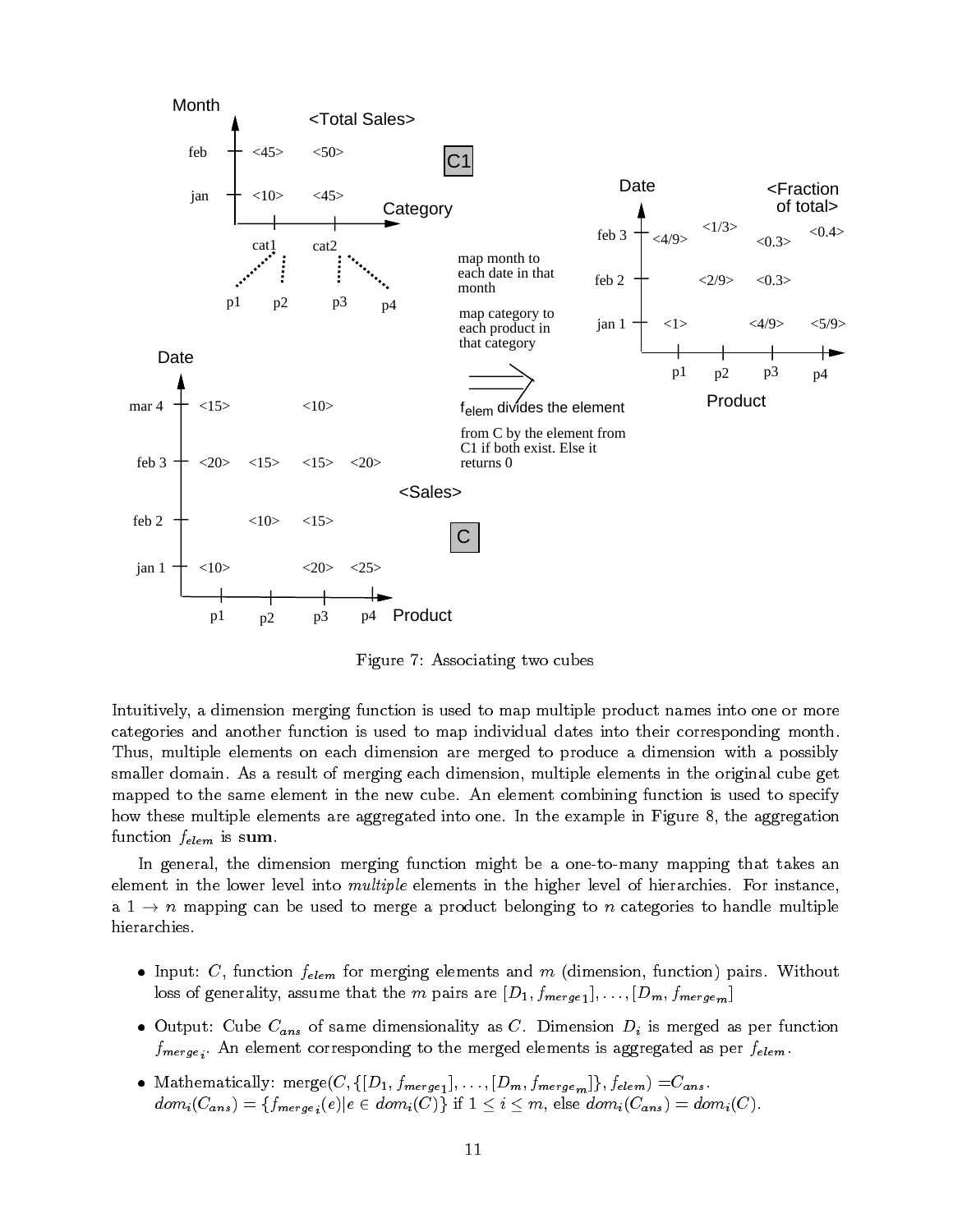

Figure 8: Merging dimensions date and product using felem <sup>=</sup> sum

 $E(C_{ans})(d_1,\ldots,d_k)=f_{elem}(\{t|t=E(C)(d_1',\ldots,d_k')\text{ where }f_{merge_i}(d_i')=d_i\text{ if }1\leq i\leq m\text{ else }l_i\leq m\text{ if }i\leq n\leq n\text{ else }l_i\leq m\text{ else }l_i\leq m\text{ else }l_i\leq m\text{ else }l_i\leq m\text{ else }l_i\leq m\text{ else }l_i\leq m\text{ else }l_i\leq m\text{ else }l_i\leq m\text{ else }l_i\leq m\text{ else }l_i\leq m\text{ else }l_i\leq m\text{ else }l_i\$  $d_i' = d_i$ .  $\cdot$ 

A special case of the merge operator is when all the merging functions are identity. In this case, the merger operator can be used to apply a function feature felement of a function feature of a cube. The cube

Remark. The merge operator is strictly not part of our basic set of operators. It can be expressed as a special case of the self-joint of a cube using fmerge transformation functions on dimensions on dimension merged and identity transformation functions for other dimensions. We chose to separately define merge because it is a unary operator unlike the binary join and also for performance reasons.

#### 4. Discussion

The reader may have noticed similarities in the operators proposed and relational algebra [Cod70]. It is by design. One of our goals was to explore how much of the functionality of current multidimensional products can be abstracted in terms of relational algebra. By developing operators that can be translated into SQL (see Appendix), our hope was to create a fast path for providing OLAP capability on top of relational database systems. We must hasten to add that we are not arguing against specialized OLAP engines—we believe the design and prototyping of such engines is a fruitful research direction. We are also not suggesting that simply translating these operators into  $SQL$  would be sufficient for providing  $OLAP$  capabilities in relational database systems. However, it does point to directions in which optimization techniques and storage structures in relational database systems need to evolve.

The goal of treating dimensions and measures symmetrically had a permeating in
uence in our design. It is a functionality either not present or poorly supported in current multidimensional database products. Its absence causes expensive schema redesign when an unanticipated need arises for aggregation along an attribute that was initially thought to be a measure. In hindsight, the push and pull operations may appear trivial. However, their introduction was the key that made the symmetric treatment of dimensions and measures possible.

The reader may argue with the way we have chosen to incorporate order-based information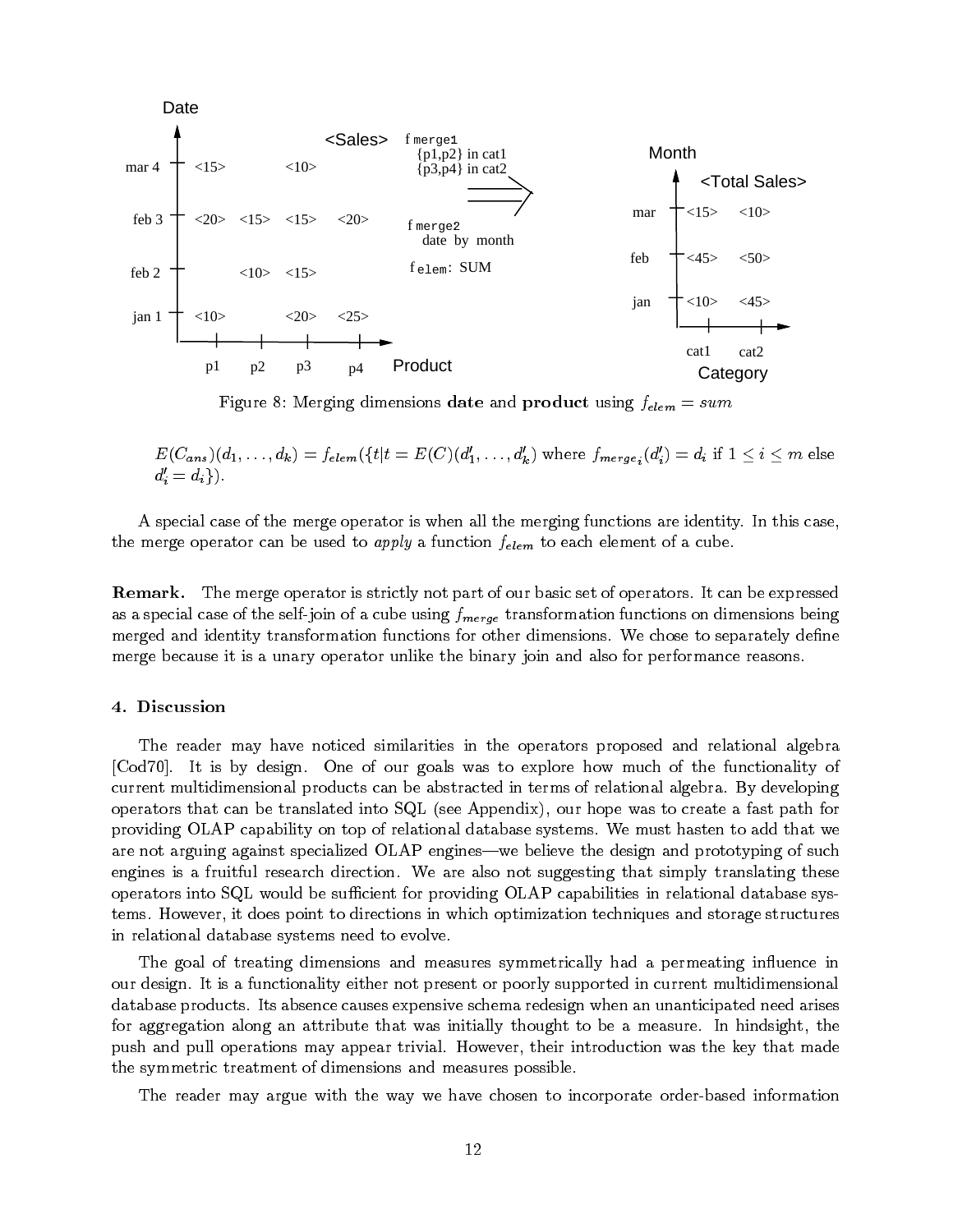into our algebra. We rely on functions for this purpose, which implies that the system may not be able to use this information in optimizing queries. We debated about allowing a native order to be specified with each dimension and providing ordering operators. We decided against it because of the large number of such operators and because the semantics gets quite complex when there are multiple hierarchies along a dimension. In a practical implementation of our model, it will be worthwhile to allow a default order to be specied with each dimension and make system aware of some built-in ordering functions such as "first  $n$ ". The same holds for providing the knowledge of some built-in aggregate functions.

The reader may also notice the absence of direct analogs of relational projection, union, intersection, and difference. These operations can be expressed in terms of our proposed operators as follows:

**Projection.** The projection of a cube is computed by merging each dimension not included in the produces and the destroying the dimension. A felement specific the dimension. A felement specific elements of  $\mu$ are combined is needed as part of the specification of the projection.

Union. Two cubes are union-compatible if (i) they have the same number of dimensions; and (ii) for each dimension Dimension Dimension Dimension Dimension Dimension  $U$ by joining the two cubes using the identity transformation functions for each dimension of each cube and by choosing a function felem that produces a non-empty element for element for Cans whenever an element from either of the two cubes is mapped into e. Dimension Dimension Dimension Dimension Dimension Dimension Dimension Dimension Dimension Dimension Dimension Dimension Dimension Dimension Dimension Dime cube has as its values the union of the values in  $dom_i(C)$  and in  $dom_i(C1)$ .

Intersect. The intersection of two union-compatible cubes is computed by joining the cubes through the identity mapping that effectively retains only those dimension values that are present in both cubes. Thus, function features non-distance non-distance in the point p in  $\mathcal{F}_1$  is element on  $\mathcal{F}_2$  in  $\mathcal{F}_3$  if elements on  $\mathcal{F}_4$  if elements on  $\mathcal{F}_5$  is elements on  $\mathcal{F}_6$  if elements on from both cubes are mapped into  $p$ .

**Difference.** The difference of two union-compatible cubes  $C1$  and  $C2$  is expressed as an intersection of C1 and C2 followed by a union of the result with C1. The felem function for combining two elements for the intersection steps discards the value of the element for  $C1$  and retains  $C2$ 's element. The  $f_{elem}$  function for combining two elements for the union step saves the value of  $C1$ 's element if the two elements are different and makes the result 0 if they are identical".

## 4.1. Expressive Power

It is easy to see that our algebra is at least as powerful as relational algebra [Cod70]. A precise circumscription of the expressive power of the proposed data model is an open problem. A related interesting open question pertains to defining a formal notion of completeness for multidimensional database queries and evaluating how complete our algebra is with respect to that metric. Formalisms developed in the context of relational databases, for example, in [AU79] [CH82] may provide starting point for pursuing this direction.

<sup>&</sup>lt;sup>2</sup>This implementation corresponds to the following semantics for  $C1 - C2$ :  $E(C_{ans})\left(d_1, \ldots, d_k\right)$  equals 0 if  $E(C2)(d_1, \ldots, d_k) = E(C1)(d_1, \ldots, d_k)$ ; it is  $E(C1)(d_1, \ldots, d_k)$  otherwise. Another alternative semantics could be that  $E(C_{ans})(d_1,\ldots,d_k)$  equals 0 if  $E(C2)(d_1,\ldots,d_k) \neq 0$ , and  $E(C1)(d_1,\ldots,d_k)$  otherwise. This semantics can be implemented by a small change in the  $f_{elem}$  function used in the union step.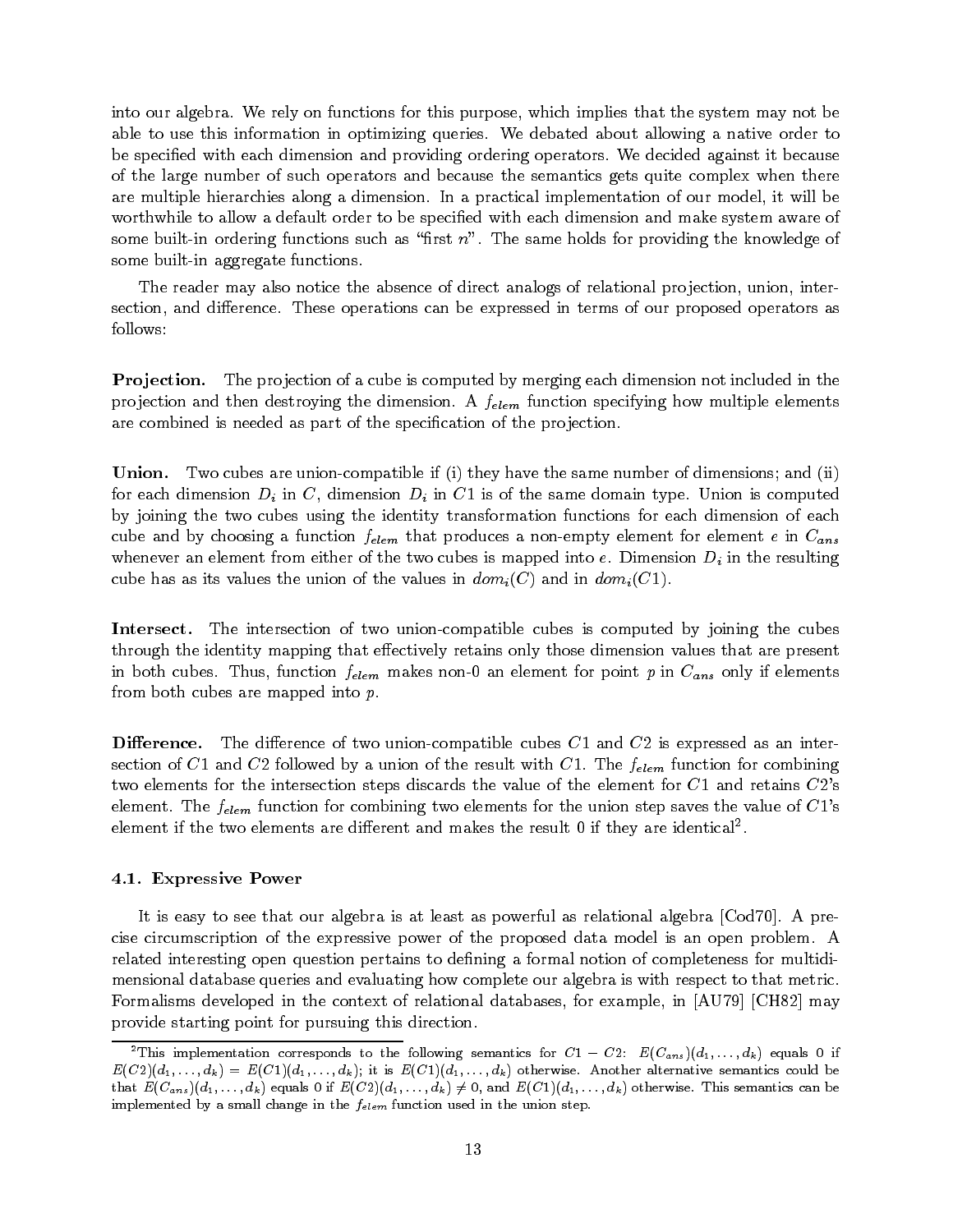We take an empirical approach and discuss below how the current high-level multidimensional operations can be built using our proposed operators.

Roll-up. Roll-up is a merge operation that needs one dimension merging function and one element combining function. If a hierarchy is specified on a dimension then the dimension merging function is defined implicitly by the hierarchy. The elements corresponding to merged values on the dimension are combined using the user-specified element combining function like SUM.

Drill-down. This operator is actually a binary operation even though most current multidimensional database products make it seem like a unary operation. Consider computing the sum  $X$  of 10 values. Drill-down from  $X$  to the underlying 10 values is possible in infinite ways. Thus, the underlying 10 values have to be known. That is, the aggregate cube has to be joined (actually associated) with the cube that has detailed information. Continuing with our analogy, to drill down from X to its constituents the database has to keep track of how X was obtained and then associate  $X$  with these values. Thus, if users merge cubes along stored paths and there are unique path down the merging tree, then drill down is uniquely specified. By storing hierarchy information and by restricting single element merging functions to be used along each hierarchy, drill-down can be provided as a high-level operation on top of associate.

Star Join. In a star join [Eri95], a large detail "mother" table  $M$  is joined with several small " daughter" tables that describe join keys in the mother table. A star join denormalizes the mother table by joining it with its daughter tables after applying selection conditions to their descriptive attributes. We describe how our operators capture a star join when M has one daughter table  $F_1$ that describes the join key field D of M. Table  $F_1$  can be viewed as a one-dimensional cube,  $C_1$ with the join key field  $D$  as the dimension and all the description fields pulled in as elements. A restriction on a description attribute A of table  $F_1$  corresponds to a function application to the elements of  $C_1$ . Restrictions on the join key attribute translate to restrictions on dimension D of  $C_1$ . The join between M and  $F_1$  is achieved by associating the mother cube with the daughter cube on the key dimension  $D$  using the identity mapping function. The description of each key value is pulled in from the daughter cube into the mother cube via the felem function.

Expressing a dimension as a function of other dimensions. This functionality is basic in spread sheets. We can create a new dimension D expressed as a function, f of another dimension  $D'$ by first pushing  $D'$  into the cube elements, then modifying the cube elements by applying function f and finally pulling out the corresponding member of the cube element as a new dimension  $D$ .

## 4.2. Example queries

This section illustrates how to express some of the queries of Example 2.2 using our operators. Assume we have a cube C with dimensions product, month, supplier and element sales.

- $\bullet$  -ror supplier "Ace" and for each product, give the fractional increase in the sales in January 1995 relative to the sales in January 1994.
	- Restrict supplier to "Ace" and dates to "January 1994 or January 1995". Merge date dimension using an  $f_{elem}$  that combines sales as  $(D - A)/A$  where A is the sale in Jan 1994 and  $B$  is the sale in Jan 1995.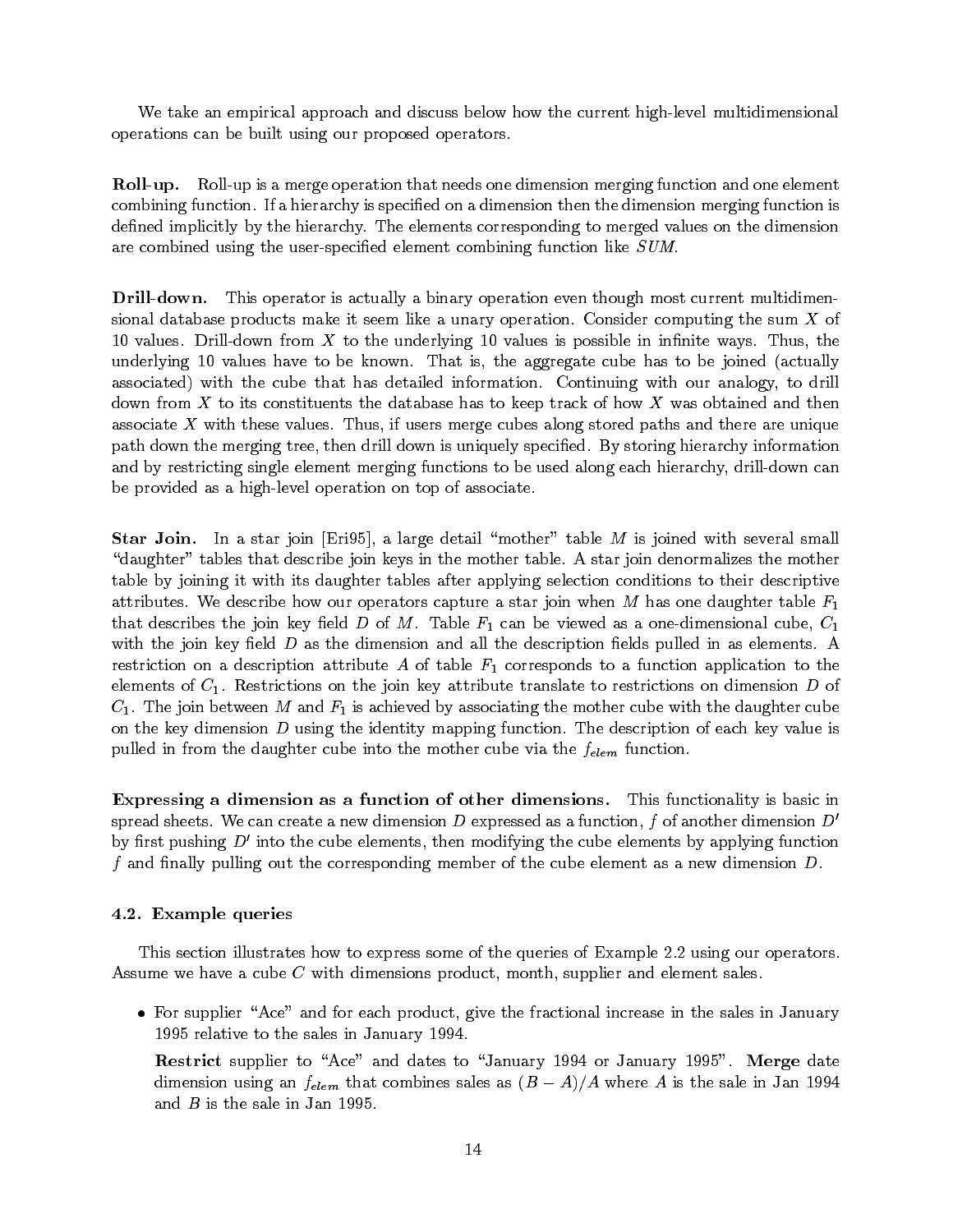$\bullet\,$  ror each product give its market share in its category this month minus its market share in  $\,$ its category in October 1994.

Restrict date to "October 1994 or current month". Merge supplier to a single point using sum of sales as the felem function to get C1. Merge product dimension to category using sum as the felem function to get in C2 the total sale for the the two months of interest. Associates of interest. C1 and C2, mapping a category in C2 to each of its products in C1. The identity mapping is used for the Month dimension. Function felement from the element from  $\mathbf{v} = \mathbf{v}_j$  the element from from  $C2$  to get the market share. For the resulting cube, Merge dimension month to a single point using a  $f_{elem}$  function ( $A = B$ ) where A is the market share for  $\theta$  ins month and B is the market share in October 1994.

 $\bullet$  -ror each product category, select total sales this month of the product that had highest sales in that category last month.

**Restrict** dimension month to "last" month. Merge supplier to a single point using sum of sales as the felem function. Pushed for any control resulting in 2-tuple elements with  $\sim$ and product to category using the category using felement function that retains an element  $\Omega$  and  $\Omega$  and  $\Omega$  and  $\Omega$  and  $\Omega$  and  $\Omega$  and  $\Omega$  and  $\Omega$  and  $\Omega$  and  $\Omega$  and  $\Omega$  and  $\Omega$  and  $\Omega$  and  $\Omega$  and  $\Omega$ if it has the "maximum" sales. Pull product into the category dimension (over-riding the category dimension, this can be easily done using our basic operators). Let the resulting cube be  $C1$ . This cube has the highest sales value for each element for "last" month. Restrict C on dimension date to "this" month, Merge supplier to a single point using sum of sales as the felem function and associate it with C1 on the product dimension using felem function using felem function  $\mathbf{f}_i$ that only outputs the element of  $C$  when it is the same as the corresponding elements from  $C1$  (otherwise returns 0).

 $\bullet$  Select suppliers for which the total sale of every product increased in each of last 5 years.

Restrict to months of last 6 years. Merge month to year. Merge years to a single point using a feelime that maps that maps that maps that maps to all sales values values are increasing, i  $\overline{\phantom{a}}$  otherwise. Mergerise. Mergerise. Mergerise. Mergerise. Mergerise. If and only if and only if and only if and only if and only if and only if and only if and only if and only if and only if and only if and only arguments are "1".

## 5. Conclusions and Future Work

This paper introduced a data model and a set of algebraic operations that unify and extend the functionality provided by current multidimensional database products. As illustrated in Section 4.1 the proposed operators can be composed to build OLAP operators like roll-up, drill-down, starjoin and many others. In addition, the model provides symmetric treatment to dimensions and measures. The model also provides support for multiple hierarchies along each dimension and support for adhoc aggregates. Absence of these features in current products results in expensive schema redesign when an unanticipated need arises for a new aggregation or aggregation along an attribute that was initially thought to be a measure.

The proposed operators have several desirable properties. They have well-defined semantics. They are minimal in the sense that none can be expressed in terms of others nor can any one be dropped without sacrificing functionality. Every operator is defined on cubes and produces as output a cube. That is, the operators are closed and can be freely composed and reordered. This allows the inefficient one-operation-at-a-time approach currently in vogue to be replaced by a query model and makes multidimensional queries amenable to optimization.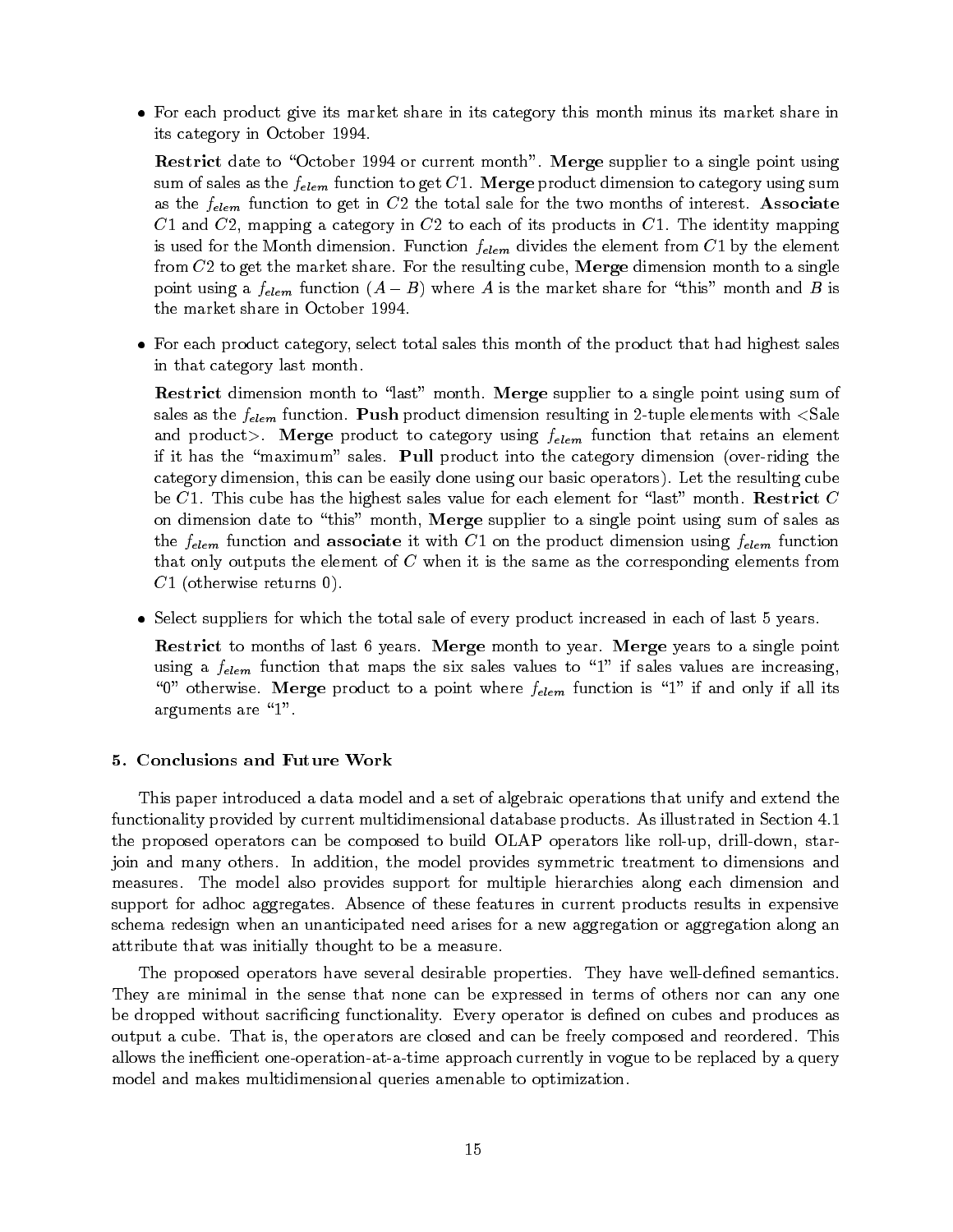The proposed operators enable the logical separation of the frontend user interface from the backend that stores and executes queries. They thus provide an algebraic API that allows the interchange of frontends and backends. The operators are designed to be translated into SQL. Thus, they can be implemented on either a relational system or a specialized engine.

For future, on the modeling side, work is needed to incorporate duplicates and NULL values in our model. We believe that the duplicates can be handled by treating elements of the cube as pairs consisting of an arity and a tuple of values. The arity gives the number of occurrences of the corresponding combination of dimensional values. NULLs can be represented by allowing for a NULL value for each dimension. Details of these extensions and other possible alternatives require further investigation.

On the implementation side, there are interesting research problems for implementing our model on top of a relational system as well as within a specialized engine. Although each of the proposed operators can be translated into a SQL query, simply executing this translated SQL on a relational engine is likely to be quite inefficient (see the translation of the join operation in Appendix). Corresponding to a multidimensional query composed of several of these operators, we will get a sequence of SQL queries that offers opportunity for multi-query optimization. It needs to be investigated whether the known techniques (e.g.  $[SG90]$ ) will suffice or do we need to develop new techniques. Similarly, there is opportunity for research in storage and access structures and materialized views. We believe that multidimensional databases offer interesting technical challenges and at the same time have large commercial importance.

Acknowledgments. We wish to thank Mike Carey, Piyush Goel, Bala Iyer, and Eugene Shekita for stimulating discussions and probing questions.

## References.

- [AIS93] Rakesh Agrawal, Tomasz Imielinski, and Arun Swami. Database mining: A performance perspective. IEEE Transactions on Knowledge and Data Engineering,  $5(6):914-925$ , December 1993.
- [Arb] Arbor Software Corporation, Sunnyvale, CA. Multidimensional Analysis: Converting Corporate Data into Strategic Information.
- [AU79] A. V. Aho and J. D. Ullman. Universality of data retrieval languages. In *Proceedings* of the 6th  $ACM$  Symposium on Principles of Programming Languages, pages  $110{-}120$ , San Antonio, Texas, January 1979.
- [CCS93] E. F. Codd, S. B. Codd, and C. T. Salley. Beyond decision support. *Computerworld*, 27(30), July 1993.
- [CH82] A. K. Chandra and D. Harel. Horn clauses and the fixpoint query hierarchy. In Proceedings of the 1st Symposium on Principles of Database Systems (PODS), pages  $158{-}163$ , 1982.
- [Cha96] Don Chamberlin. Using the New DB2: IBM's Object-Relational Database System. Morgan Kaufmann, 1996.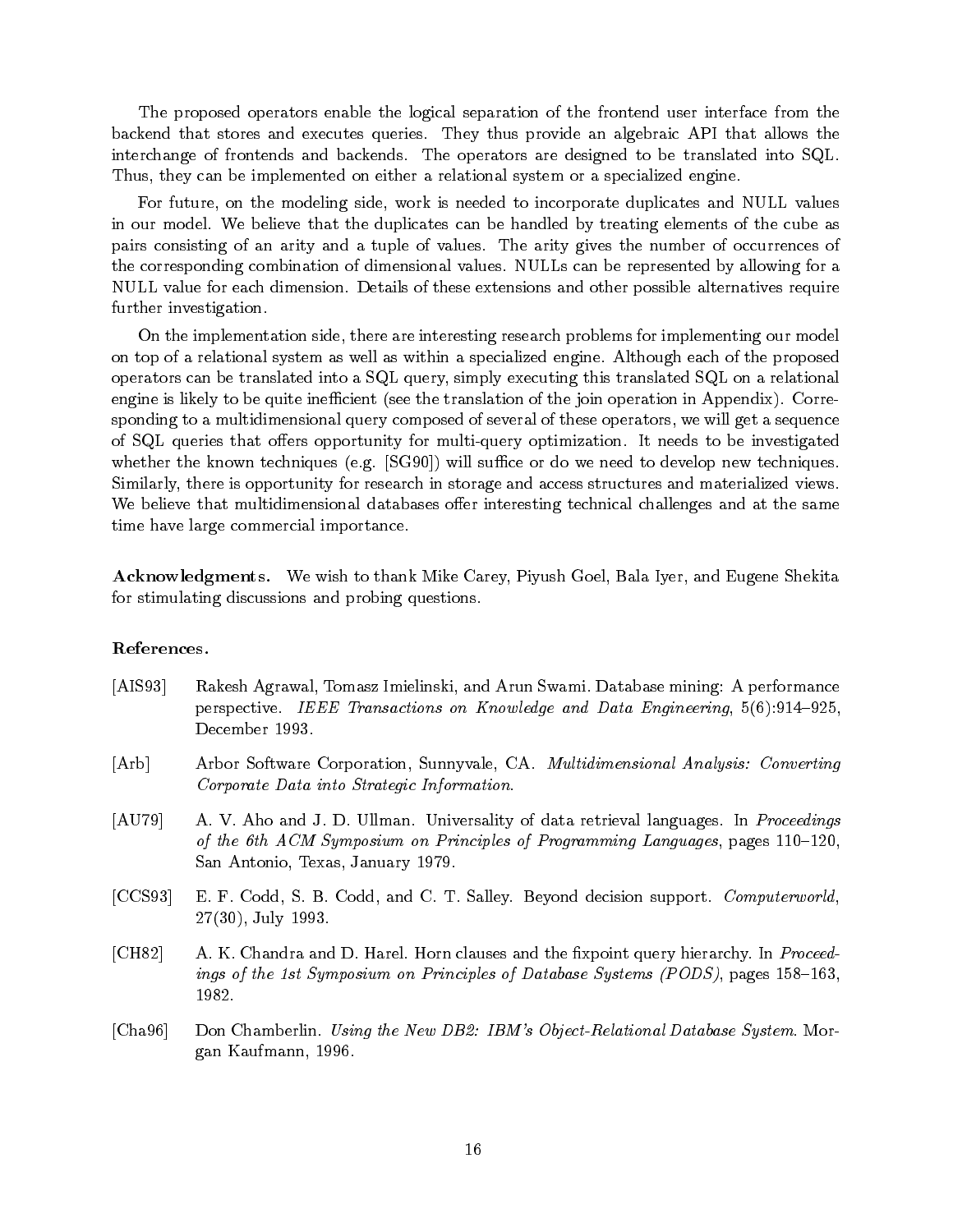- [CL94] R. Cicchetti and L. Lakhal. Matrix relation for statistical database management. In Proc. of the Fourth Int'l Conference on Extending Database Technology (EDBT), March 1994.
- [Cod70] E.F. Codd. A relational model for large shared data banks. *Comm.*  $ACM$ ,  $13(6):377-387$ , 1970.
- [Cod93] E. F. Codd. Providing OLAP (on-line analytical processing) to user-analysts: An IT mandate. Technical report, E. F. Codd and Associates, 1993.
- [Col95] George Colliat. OLAP, relational, and multidimensional database systems. Technical report, Arbor Software Corporation, Sunnyvale, CA, 1995.
- [Eri95] Christopher G. Erickson. Multidimensionalism and the data warehouse. In The Data Warehousing Conference, Orlando, Florida, February 1995.
- [Fin95] Richard Finkelstein. MDD: Database reaches the next dimension. Database Programming and Design, pages 27-38, April 1995.
- [Fri95] David Friend. An introduction to OLAP: An explanation of multidimensional database terminology and technology. In The OLAP Forum, Orlando, Florida, February 1995.
- [GBLP95] J. Gray, A. Bosworth, A. Layman, and H. Pirahesh. Data cube: A relational aggregation operator generalizing group-by, cross-tabs and sub-totals. Technical Report MSR-TR-95-22, Microsoft Research, Advance Technology Division, Microsoft Corporation, Redmond, Washington, November 1995.
- [Gut94] R. H. Guting. An introduction to spatial database systems. *VLDB Journal*, 3(4):357– 399, 1994.
- [HRU96] V. Harinarayan, A. Rajaraman, and J.D. Ullman. Implementing data cubes efficiently. In Proc. of the ACM SIGMOD Conference on Management of Data, June 1996.
- [IRI] IRI Software, Information Resources Inc., Waltham, MA. OLAP: Turning Corporate Data into Business Intelligence.
- [JS96] T. Johnson and D. Shasha. Hierarchically split cube forests for decision support: description and tuned design, 1996. Working Paper.
- [KS94] R. Kimball and K. Strehlo. What's wrong with SQL. Datamation, June 1994.
- [Mic] Microstrategy Inc., Vienna, VA 22182. True Relational OLAP.
- [Mic92] Z. Michalewicz. Statistical and Scientific Databases. Ellis Horwood, 1992.
- [Mon94] Montage. Montage User's Guide, March 1994.
- $[Rad95]$  Neil Raden. Data, data everywhere. *Information Week*, pages  $60-65$ , October 30 1995.
- [SAG96] Sunita Sarawagi, Rakesh Agrawal, and Ashish Gupta. On computing the data cube, 1996. Working Paper.
- [SG90] T. Sellis and S. Ghosh. On the multiple-query optimization problem. IEEE Transactions on Knowledge and Data Engineering,  $2(2):262{-}266$ , 1990.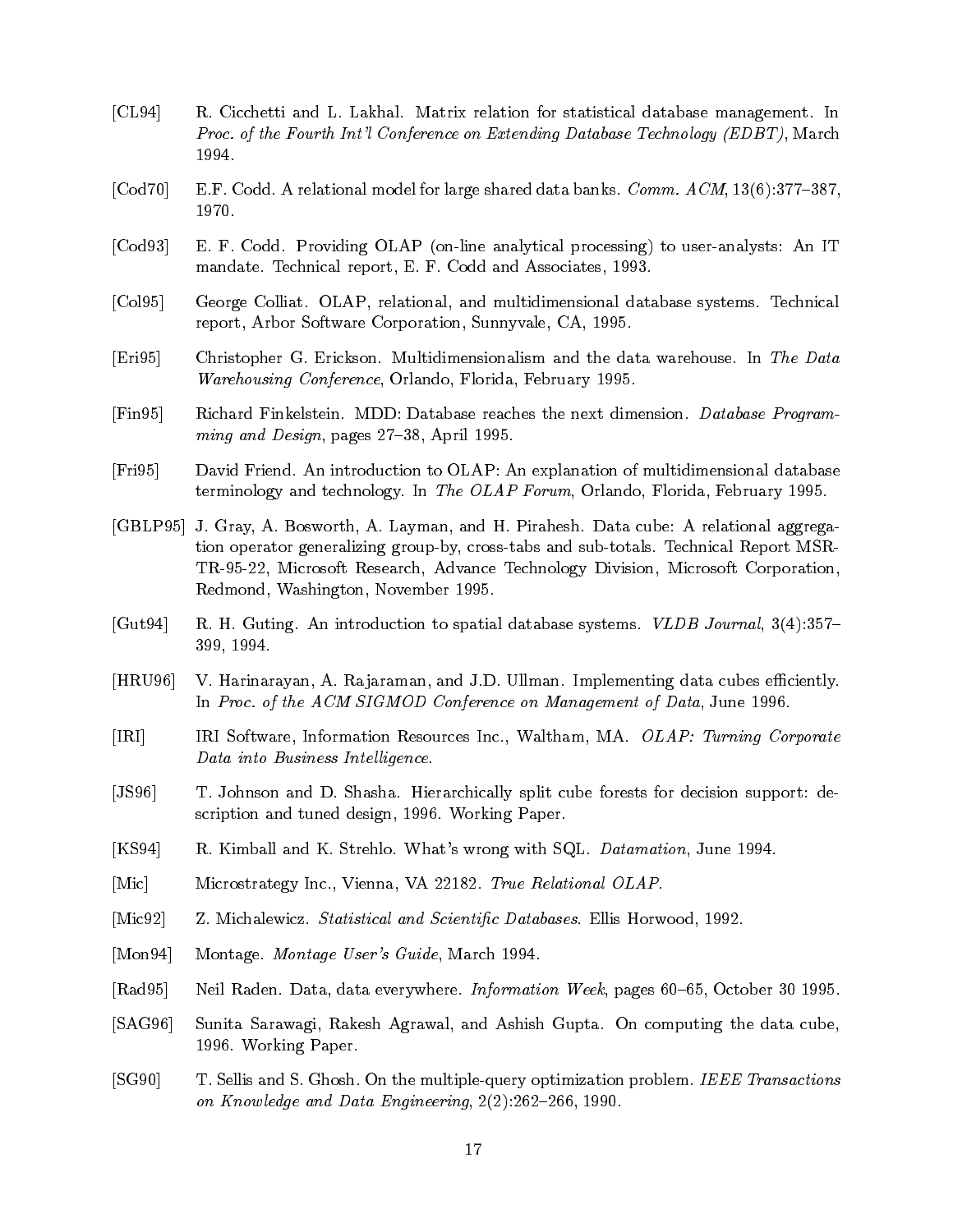- [Sho82] A. Shoshani. Statistical databases: Characteristics, problems and some solutions. In Proceedings of the Eighth International Conference on Very Large Databases (VLDB), pages 208-213, Mexico City, Mexico, September 1982.
- [SR96] B. Salzberg and A. Reuter. Indexing for aggregation, 1996. Working Paper.
- [Sta93] Jeffery P. Stamen. Structuring databases for analysis. IEEE Spectrum, pages 55–58, October 1993.
- [STL89] J. Srivastava, J.S.E. Tan, and V.Y. Lum. Tbsam: An access method for efficient processing of statistical queries. IEEE Transactions on Know ledge and Data Engineering, 1(4), 1989.
- [Szy94] Andre Szykier. Fractal compression of data structures. Technical report, Cross/Z International Inc., Alameda, CA, 1994.
- $[1 \cup G/93]$  A.U. Tansel, J. Chilord, S. Gadia, S. Jajodia, A. Segev, and R. Snodgrass. Temporal Databases: Theory, Design, and Implementation. Benjamin/Cummings, 1993.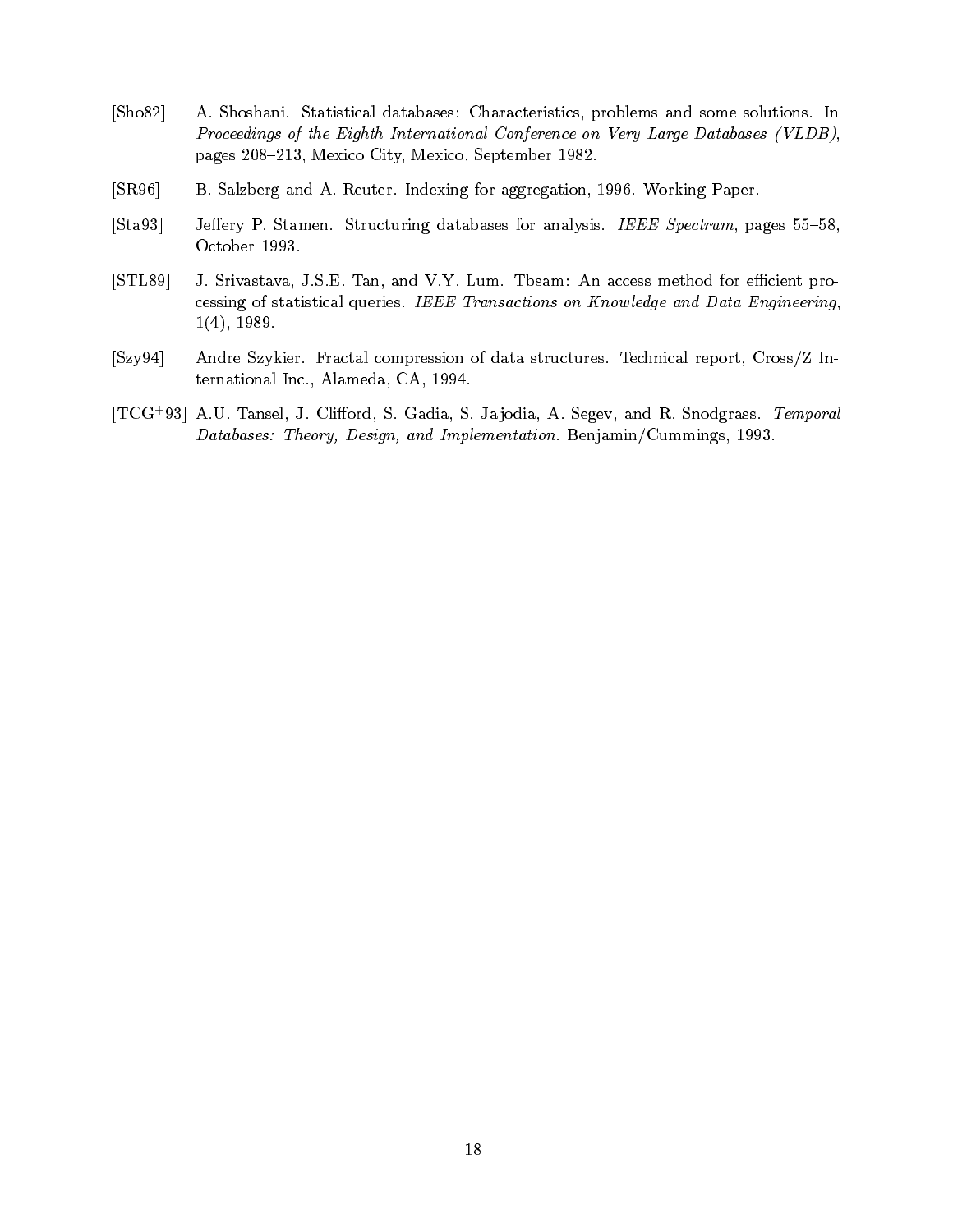## A. Translation to SQL

We describe in this appendix<sup>3</sup> how to translate the proposed operators to corresponding SQL queries, if the cube is represented as a table  $R$ . Note, a k-dimensional logical cube C that has  $1/0$  as its elements can be represented as a table that has k attributes and has  $(d_1, \ldots, d_k)$  as a tuple if  $E(C)(d_1, \ldots, d_k) = 1$ . If the elements of a cube are *n*-tuples, then the relation has *n* extra attributes; with one attribute for each member of the element. Information about which attribute in R corresponds to a member of an element in cube C is kept as meta-data.

To enable this translation, we need to extend SQL to allow functions in the groupby clause and user-defined aggregate functions that could return sets in the select clause. The details of the proposed extensions are given in Section A.2. It is also shown there how functions in the groupby clause can be emulated, albeit inefficiently, in SQL with user-defined functions (e.g.  $DB2/CS$ [Cha96]).

# A.1. Translations

Push. Causes another attribute to be added to the relation. The new attribute is a copy of some other attribute in the original relation.

**Pull.** The element-member attribute that is pulled into a dimension, namely the  $i^{\prime\prime}$  member, is renamed to be a dimension name. Note, this operation is an update to the meta-data associated with the relation.

 $\mathcal{C}$  dimension. If dimension Dimensional Dimension Dimension Dimension Dimension Dimension Dimension Dimension Dimension Dimensional operation Dimension Dimension Dimension Dimension Dimension Dimension Dimension Dime involves removing the attribute in R corresponding to dimension  $D_i$ . This operation does not introduce any duplicates in R because Di is restricted to have only one value.

**Restriction.** First consider the translation of an efficient special case of the restriction operator. If predicate P is evaluable on individual values of dimension  $D_i$ , for instance  $X > 20$ , then restriction translates to a simple select clause on relation  $R$ . Namely:

select  $*$  from R where  $P(D_i)$ .

In the more general case, P is evaluated on the set of values of dimension  $D_i$ . SQL does not support such queries. Thus, we need to extend SQL to allow user-defined aggregate functions in the select clause where the function may return a set of values. Thus, the following query returns all the values of dimensions  $\rho$  , dimensions  $\rho$  predicates P :

```
select * from R where D_i in (select P(D_i) from R ) .
```
Function P is an aggregate function like "max", "top-5". The function P is applied to the set of values for dimension Di and the satisfying values are picked. Note, we abuse the called use the use the the s term  $P$  to refer to a predicate and also to an aggregate function.

<sup>&</sup>lt;sup>3</sup>The paper is self-contained without this Appendix. Should space become a constraint, the conference version of the paper will not include the Appendix, but will refer to an IBM Research Report.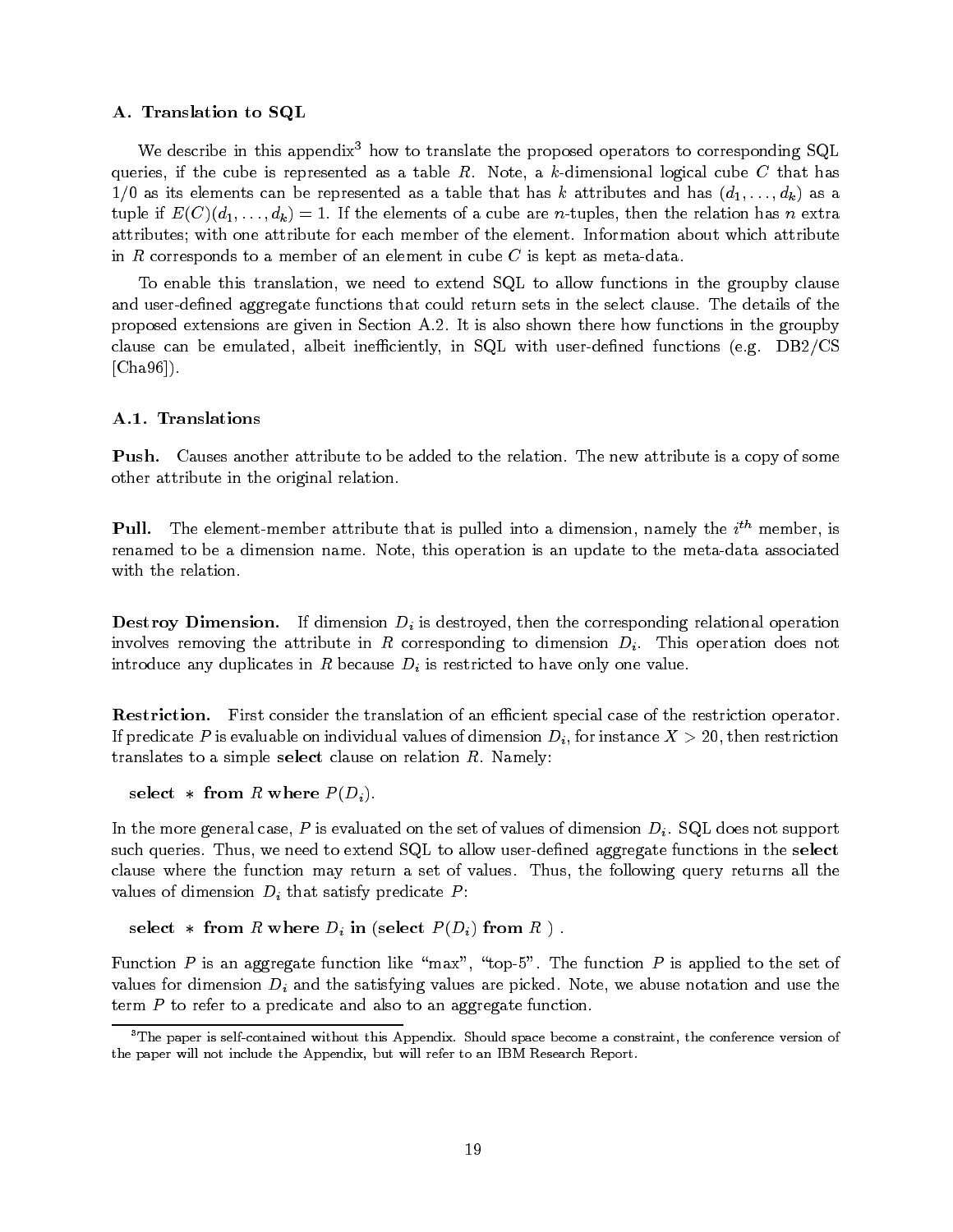**Join.** Intuitively cube join is defined as a combination of relational join and groupby. First we define two views that capture each cube after applying the mappings to the relevant dimentions.

Define view  $V_r$  as  $s = -1$ ;  $s = 1$ ;  $s = m - 1$ ;  $s = m - m$ ;  $s = 1$ ;  $s = 1$ ;  $s = -1$ from R .

e verseer view van de verseer van de verseer van de verseer van de verseer van de verseer van de verseer van d select  $f_1(D_{m-k}), \ldots, f_k(D_m), D_{m+1}, \ldots, D_n, D_1, \ldots, D_p$ from S.

In both the above views the  $f_i$  and  $f_i$  are mappings and the result of the select is a cross product of all the values for every attribute. Also, the attributes of view Vr are named the same as the attributes of R, namely  $D_1, \ldots, D_m, A_1, \ldots, A_k$ . Similarly the attributes of  $V_s$  are named  $D_{m-k},\ldots,D_n,B_1,\ldots,B_p.$ 

We then do the following relational join:

select  $R.D_1, \ldots, R.D_m, S.D_{m+1}, \ldots S.D_n, f_{elem}(R.A_1, \ldots, R.A_r, S.B_1, \ldots, S.B_p)$ from  $\mathbf{v} = \mathbf{v}$  ,  $\mathbf{v} = \mathbf{v}$  such that  $\mathbf{v} = \mathbf{v}$ where  $(R.D_{m-k} = S.D_{m-k}$ R:Dm <sup>=</sup> S:Dm) groupby  $R.D_1, \ldots, R.D_m, S.D_{m+1}, \ldots, S.D_n$ .

The above result does not include the tuples of Vr that do not match with any tuple of Vs and vice-versa. To include those values we have a dierence of the two views  $(\gamma_r - \gamma_s)$  based on the join attributes  $D_{m-k} \ldots D_m$ ; call this difference  $U_r$ . We now union the result of the above relational join with the following to get those tuples of Vr that do not match with any tuple of Vs:

select  $R.D_1, \ldots, R.D_m, S.D_{m+1}, \ldots S.D_n, f_{elem}(R.A_1, \ldots, R.A_r, NULL, \ldots, NULL)$ from Ur R, Vs <sup>S</sup> groupby  $R.D_1, ..., R.D_m, S.D_{m+1}, ... S.D_n$ .

Similarly, we union the above result include tuples of Vis not matching any tuple of Vis not matching any tupl select only those tuples from the result where the function feed  $\mu$  condition for zero.

**Merge.** To translate merge into  $SQL$ , we need to extend  $SQL$  to include user-defined aggregate functions (e.g. [Mon94]). The translation process also needs to know the arity of the output of function features correct number of attributes can be correct number of attributes can be correct number of attributes can be correct in the resulting tuple. This is a correct number of attributes can be considered in the information is needed to correctly store the output of a merge operation even if the underlying store is multidimensional. Thus, the form of the output of felem is required as a part of the the function's specification. Merge is translated as follows (assuming  $f_{elem}$  outputs a p-tuple):

 $S$  incryc  $\lfloor (1/2) \rfloor$  is incrycled to  $\lfloor (m+1) \rfloor$  in  $\lfloor (m+1) \rfloor$  in  $\lfloor (m+1) \rfloor$  in  $\lfloor (m+1) \rfloor$ from R where  $f_{elem}(A_1, ..., A_n) \neq NULL$  $\mathbf{G}$  - - -  $\mathbf{F}$  :  $\mathcal{G}$  is finitely given by  $\mathcal{G}$  in  $\mathcal{G}$  is finite. The property in  $\mathcal{G}$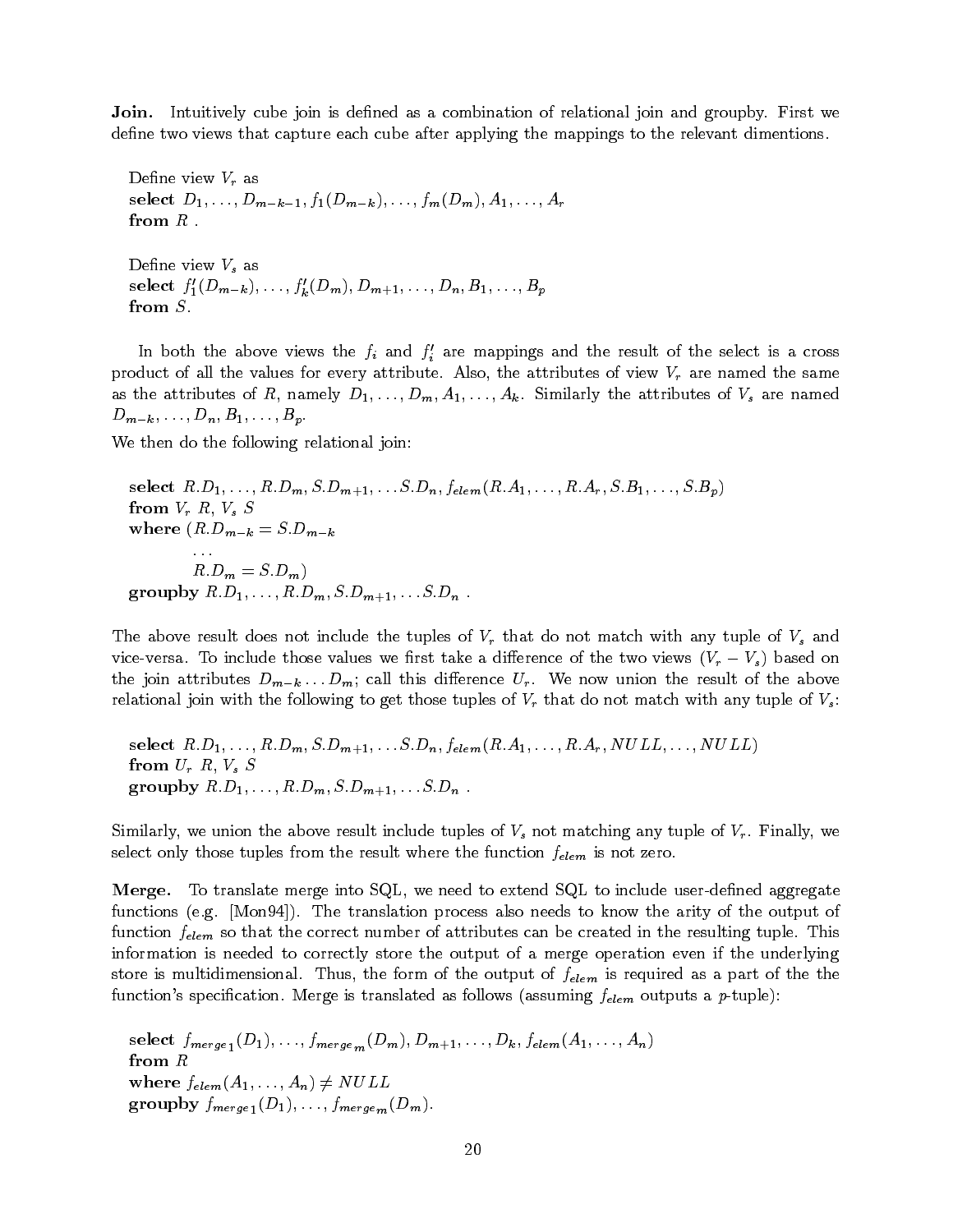where attributes  $A_1, \ldots, A_n$  comprise the element of the cube. To conform to SQL we can rewrite the select clause to be of the form  $B_1$  as first\_element\_of( $f_{elem}(A_1, \ldots, A_n)$ ),  $B_2$  as second\_element\_of( $f_{elem}(A_1, ..., A_n)$ ), etc., whereby attributes  $B_1, B_2, ...$  are the new members of the elements.

#### A.2. Proposed Extensions to SQL

We propose an extension to the groupby construct of SQL to allow translation of the proposed multidimensional operators to SQL. Currently grouping in relational systems is restricted to be attribute based. That is, groups are formed on the basis of the values of a (set of) attribute and then an aggregate is computed using the tuples in each group.

**Example A.1.** Consider a database with the following tables:

| sales(S, P, A, D) | supplier S supplied product P on date D for amount A. |
|-------------------|-------------------------------------------------------|
| region(S, R)      | supplier S is in region R.                            |
| category(P,C)     | product $P$ is in product category $C$ .              |

Consider a query that computes for each product the total sales in each region. This query is expressed as:

select R, sum(A) from sales, region where sales.  $S = region.S$  groupby region. R.

However, note that the relation region represents a function that maps each supplier name to a unique region. We propose the following more intuitive rewrite of the above query:

select region(S), sum(A) from sales groupby region(S).

where region is a function that maps each supplier name to the corresponding region. Strictly speaking, there is no reason why region needs to be a function. It could well map the same supplier to multiple regions (thereby no longer being a function but a 1-n mapping). We abuse the term function to actually refer to a mapping.

Consider another query that is not easily expressible in SQL. The query computes for each product the total sales in each quarter. This query can be represented in extended SQL as:

select quarter(D), sum(A) from sales groupby quarter(D).

where function *quarter* maps each date into one of four quarters. There is no straightforward way of relationally expressing the above query.  $\Box$ 

The above query represents a "roll-up" of the supplier attribute (or dimension) to the region attribute (or dimension). Gray et al. [GBLP95] also propose introducing functions in the groupby clause for implementing the "data-cube" operator. We think it appropriate to go even one step further and allow a 1-n mapping in the groupby clause because then the relational model can incorporate the equivalent of multiple levels of hierarchies. We refer to 1-n mappings as multivalued functions. The use of multi-valued functions is illustrated below:

Example A.2. For the schema of Example A.1, consider another query that computes the running average of the sales made by each supplier for a particular year. In the extended notation using user defined functions, we can easily write this query as follows: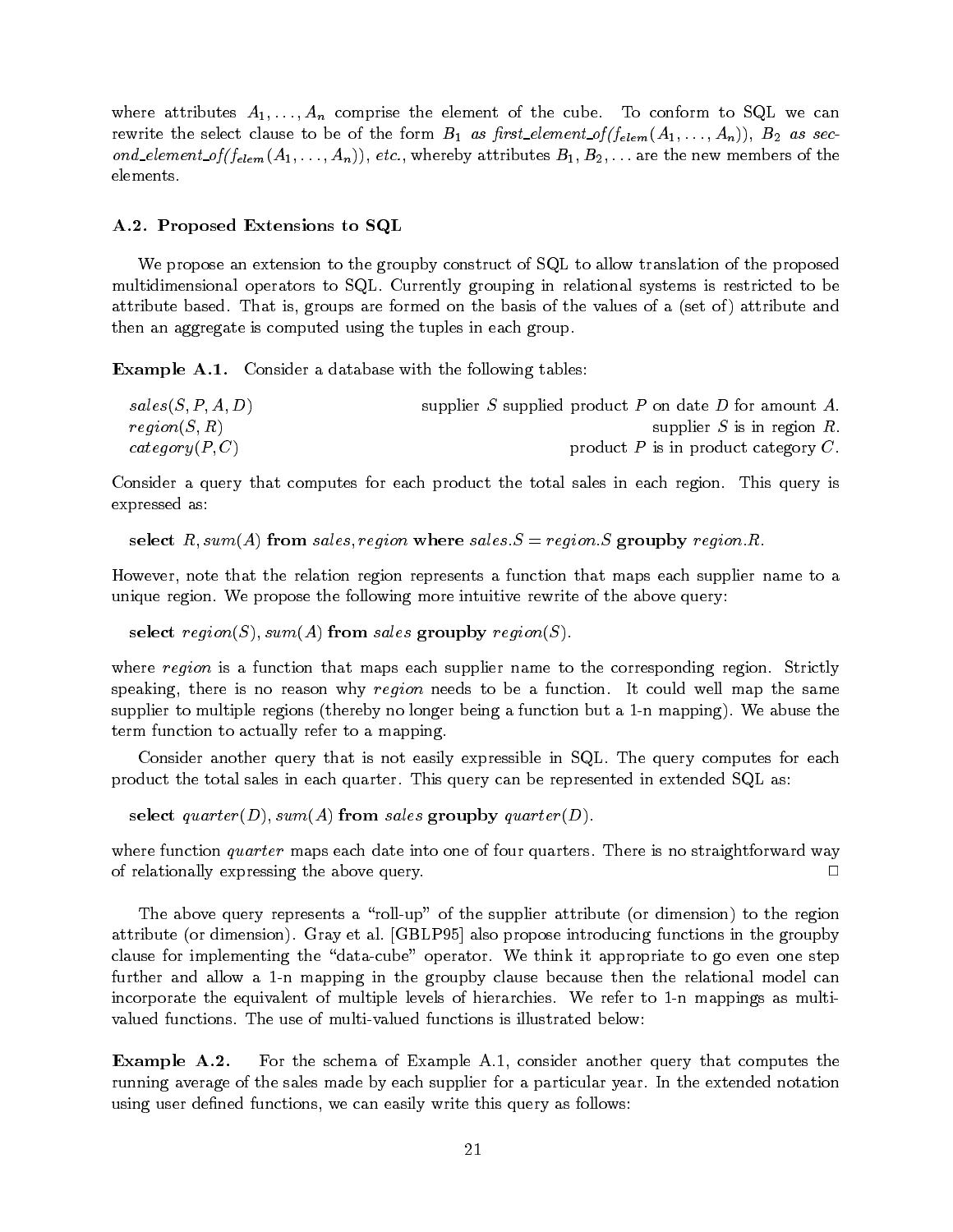select  $S, f(D), avg(A)$  from sales groupby  $f(D)$ .

Function (mapping)  $f(D)$  maps each date into one or more groups as required by the running average intervals. For instance, if the running average was over 3 months, taken every month, then every month's sales figures would be mapped into three groups. Note, the query cannot currently be computed using SQL.  $\Box$ 

The main point being made in the above examples is that grouping needs to be based on multi-valued functions of attributes and not just on single (or more) attributes.

Semantics. Unlike conventional grouping, a groupby clause now can increase the size of a relation if the function is a  $1 \to n$  mapping and not a  $1 \to 1$  function. The following example illustrates the kind of grouping that could arise:

**Example A.3.** Consider a relation R defined on three attributes  $A, B, C$ . Let mapping f be defined on A, and mapping q be defined on B. Let us see the groups to which tuple  $t(a, b, c)$  might contribute if the query of interest is:

select  $sum(C)$  from R groupby  $f(A), g(B)$ .

Let  $f(a) = \{1,2\}$  and  $g(b) = \{\alpha, \beta\}$ . Then tuple t contributes to the groups  $\{(1, \alpha), (1, \beta), (2, \alpha), (2, \beta)\}.$ For each of these groups,  $c$  contributes to the sum.

Thus, the semantics are that a tuple  $t$  contributes to as many groups as the number of elements in the cross product of the result of applying the grouping functions to the attributes of  $t$ . Thus, even for multi-valued functions the semantics are well defined. In general, the groupby clause may use user-defined functions that may be multi-valued and that may be defined over an arbitrary number of attributes.

Function based grouping can be incorporated easily in hash based implementations of grouping.

Expressing the SQL Extensions in Current Systems. Some of the above suggested extensions of SQL can be simulated in current systems in somewhat round-about ways. We illustrate this for  $DB2/CS$  that allows user-defined functions in the select clause [Cha96].

Example A.4. Consider the query:

select S,  $f(D)$ ,  $avg(A)$  from sales groupby  $f(D)$ .

We can replace the function  $f(D)$  in the groupby clause by an occurrence of  $f(D)$  in the select clause (of a different but equivalent) query as follows:

define view mapping as select distinct  $D, f(D)$  from sales.

The above view contains the mapping from D to  $f(D)$ . This view can be joined with relation sales to obtain the original query as follows:

select S, FD,  $avg(A)$  from sales, mapping(D, FD) where supp.  $D = mapping.D$  groupby FD.  $\Box$